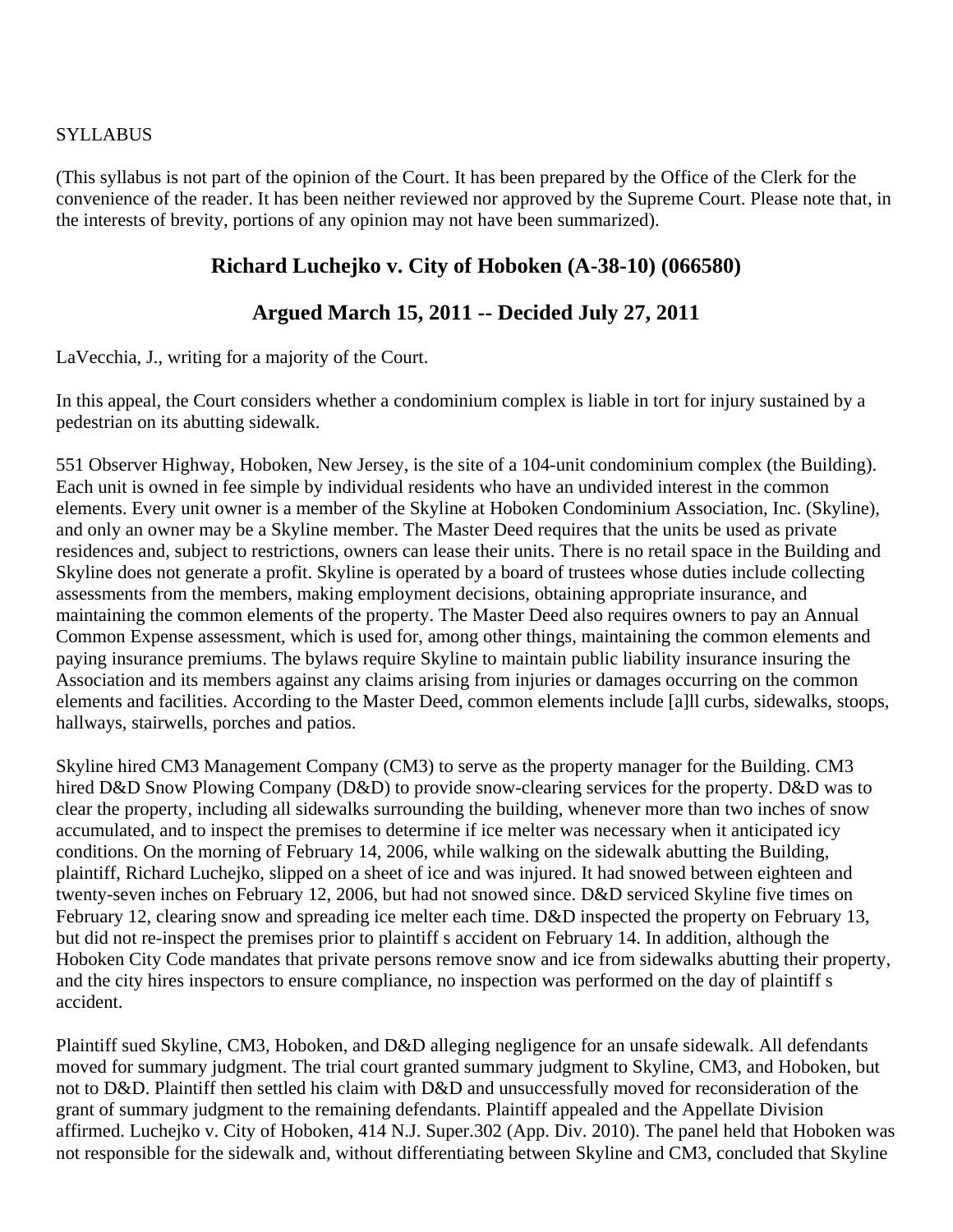was not a commercial entity subject to liability under , 87 N.J.146 (1981). The Supreme Court granted plaintiff s petition for certification regarding Skyline and CM3 only. 205 N.J.98 (2010).

HELD: The Appellate Division properly analyzed the facts of this case and concluded that the use of the condominium complex is residential and, therefore, no sidewalk liability attaches for the injury to plaintiff.

1. The following principles serve as the backdrop to this appeal: (1) an ordinance directing private persons to care for public property is remedial and does not grant individual citizens a right of action, (2) at common law, property owners had no duty to clear snow and ice from the public sidewalks abutting their land and, if a property owner decided to do so, he would not be liable unless his negligence created a new hazard, and (3) it is irrelevant that Skyline is a corporation rather than a natural person. (pp. 9-11)

2. Prior to 2 Stewart v. 104 Wallace Street, Inc., 87 N.J.146 (1981), absent active misconduct, property owners would not be liable for dangerous sidewalk conditions. Stewartheld that commercial property owners are liable for injuries on the sidewalks abutting their property that are caused by their negligent failure to maintain the sidewalks in a reasonably good condition. Stewartidentified multiple reasons for adopting a new rule for commercial property owners, including that commercial property owners could treat additional insurance premiums and maintenance expenses as one of the necessary costs of doing business. Stewartspecifically did not decide whether the same duty should be imposed on owners of residential property. The Court, however, singled out apartment buildings as an example of property that should be treated as commercial under the new rule. (pp. 11-14)

3. The Court s decisions since Stewartconsistently reflect that residential property owners stand on different footing than commercial owners who have the ability to spread the cost of the risk through the current activities of the owner. This matter provides no reason to corrode that distinction. The Appellate Division properly analyzed the facts of this case and concluded that the Building s use is residential and, therefore, no sidewalk liability attaches for the injury to plaintiff. Skyline is a non-profit corporation. Although fees are collected from the members, the funds are used solely for the upkeep of the property. This is different from a rental apartment building, which is considered commercial due to the owner s capacity to generate income from the property. In addition, units can only be used as private residences and no retail space exists in the Building. Although Skyline is required by its bylaws to maintain liability insurance, public sidewalks are not required to be covered under the Master Deed and are not a common element under the policy. Even if they were, the spreading of the cost of insurance among residential owners is not the sharing of risk originally presented in the commercial setting of Stewart, where the cost of the insurance could be shifted to patrons and other business endeavors of the entity as a cost of doing business. (pp. 14-21)

4. The commercial/residential dichotomy represents a fundamental choice not to impose sidewalk liability on homeowners that was established nearly three decades ago. Under the doctrine of stare decisis, departure from precedent must be supported by some special justification, such as when the passage of time illuminates that a ruling was poorly reasoned, when changed circumstances have eliminated the original rationale for a rule, when a rule creates unworkable distinctions, or when a standard defies consistent application by lower courts. No special justification is present here. Residential homeowners will not be liable unless they create or exacerbate a dangerous sidewalk condition. Commercial owners, defined in reference to their use of the property and its capacity to generate income, know that clearing their abutting sidewalks is a cost of doing business and that failure to do so can lead to liability. The rule proposed by plaintiff -- that a court should in each sidewalk injury case balance the equities to determine whether a tort duty exists -- would eliminate the clarity of the residential/commercial dichotomy and replace it with an unpredictable case-by-case balancing test that would be difficult to fairly and consistently administer. (pp. 21-25)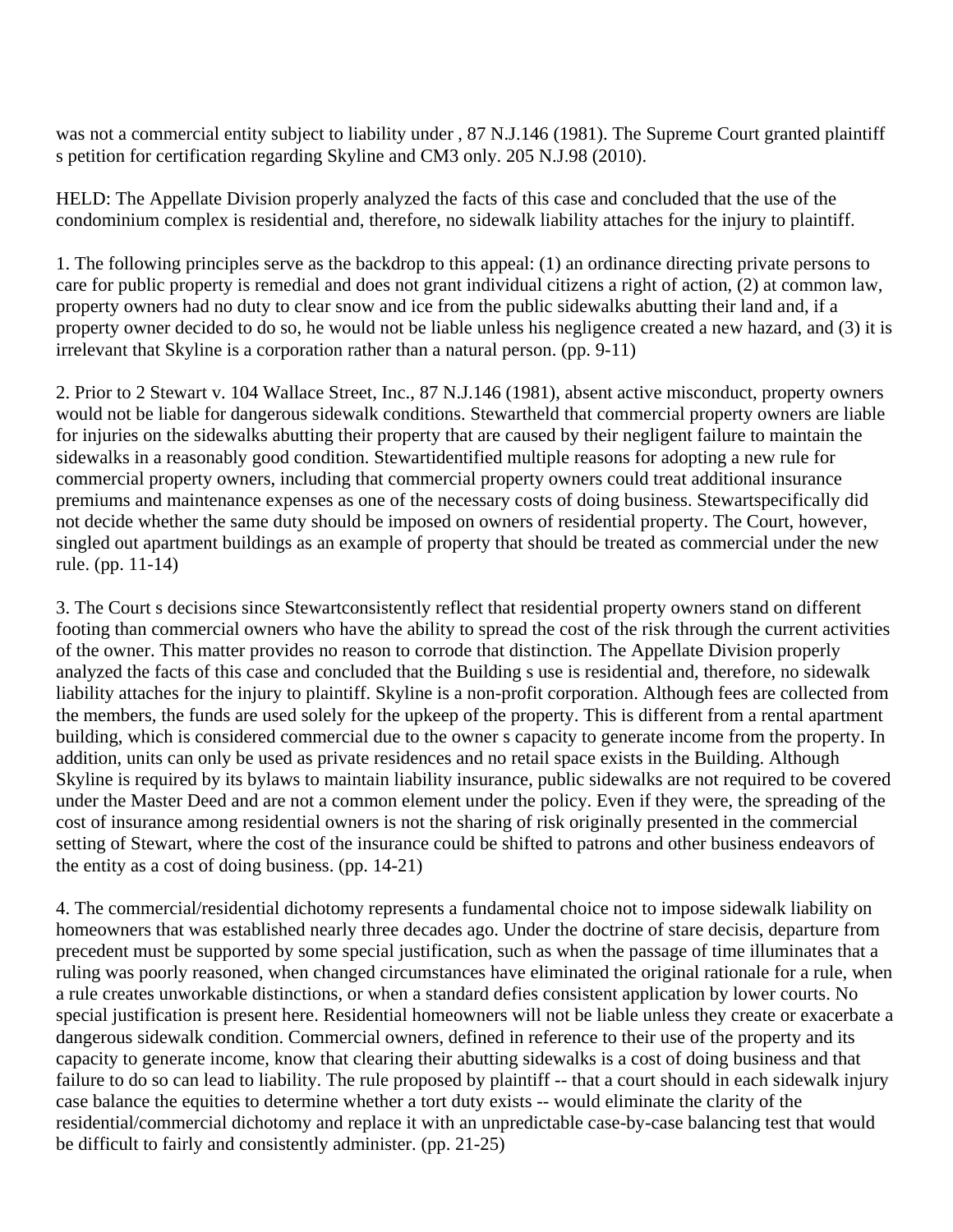5. The development of the condominium form of home ownership has done nothing to undermine the principles that support the residential/commercial dichotomy that was recognized in Stewart. Skyline is residential and therefore is not subject to sidewalk liability. In addition, because CM3 was Skyline s agent, not its independent contractor, it owes no duty to plaintiff and is not separately liable. (pp. 25-27)

The judgment of the Appellate Division is AFFIRMED.

JUSTICE LONG, DISSENTING, joined by JUSTICE ALBIN,is of the view that Stewartdid not establish a bright-line rule but rather engaged in the equitable balancing of tort law considerations to determine whether a duty existed; and that in this case, the condominium association should be liable because it should have foreseen the fall, was in the best position to have taken prophylactic measures to prevent it, and was better able to bear the risk of loss than the innocent pedestrian.

CHIEF JUSTICE RABNER and JUSTICES RIVERA-SOTO and HOENS join in JUSTICE LaVECCHIA s opinion. JUSTICE LONG filed a separate, dissenting opinion in which JUSTICE ALBIN joins.

SUPREME COURT OF NEW JERSEY

A- 38 September Term 2010

066580

RICHARD LUCHEJKO,

Plaintiff-Appellant,

v.

THE CITY OF HOBOKEN, CM3 MANAGEMENT COMPANY and SKYLINE CONDOMINIUM ASSOCIATION,

Defendants-Respondents,

and

D&D SNOW PLOWING COMPANY,

Defendant.

Argued March 15, 2011 Decided July 27, 2011

On certification to the Superior Court, Appellate Division, whose opinion is reported at 414 N.J. Super. 302 (2010).

Denise Campbell argued the cause for appellant (Campbell Legal Associates, attorneys).

Robert C. Neff, Jr., argued the cause for respondents Skyline Condominium and CM3 Management Company (Wilson, Elser, Moskowitz, Edelman & Dicker, attorneys; Mr. Neff and Mathew J. Broderick, on the brief).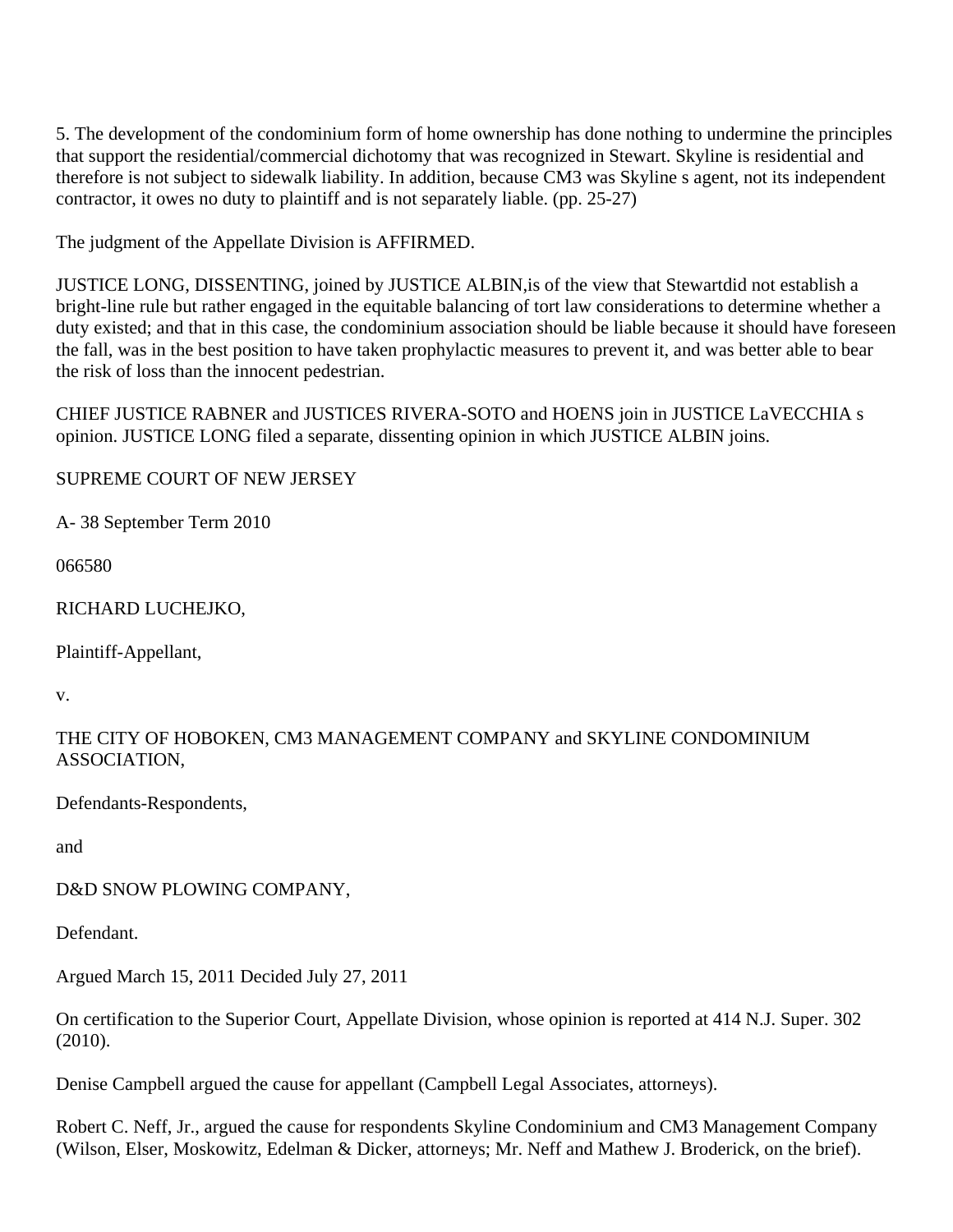Christopher K. Harriott submitted a letter in lieu of brief on behalf of respondent The City of Hoboken (Florio & Kenny, attorneys).

JUSTICE LaVECCHIA delivered the opinion of the Court.

In this appeal we review whether a 104-unit condominium complex is liable in tort for injury sustained by a pedestrian on its abutting public sidewalk. An unbroken series of decisions by this Court has maintained a distinction between commercial and residential property owners for the purpose of imposing a duty to maintain sidewalks. In Stewart v. 104 Wallace Street, Inc., 87 N.J. 146 (1981), based on a balancing of relevant tort law considerations, we held that it would be fair for commercial landowners to be held responsible for maintaining abutting public sidewalks and to be required to recompense innocent pedestrians injured as a result of the negligent failure to do so. We did not then extend sidewalk liability to residential properties, id. at 159 n.6, and have not done so since. See, e.g., Dupree v. City of Clifton, 175 N.J. 449 (2003) (maintaining commercial/residential distinction).

In this matter, the Appellate Division affirmed the trial court s grant of summary judgment to the property owner, concluding that no reasonable trier of fact could find that this overwhelmingly owner-occupied 104-unit condominium complex was a commercial entity. Luchejko v. City of Hoboken, 414 N.J. Super. 302, 315 (App. Div. 2010). We granted certification, 205 N.J. 98 (2010), and now affirm. There is no call to upset the wellestablished and longstanding difference in the duties imposed on residential versus commercial property owners. Moreover, we agree with the courts that have considered this matter and have concluded that this condominium complex is residential.

I.

## A.

At approximately 6:40 a.m. on Tuesday, February 14, 2006, plaintiff Richard Luchejko was walking to work in Hoboken, New Jersey. It had snowed between eighteen and twenty-seven inches on Sunday, February 12, but had not snowed since. That morning, the sidewalks in Hoboken were generally clear of snow, but some patches of ice remained. While walking on the sidewalk abutting 551 Observer Highway, Luchejko slipped on a sheet of black ice and fell. As a result, he broke his left leg below the knee. According to him, the sidewalk had not been salted. The police officer who responded to the scene of the accident confirmed, in his report, that the area was icy.

## B.

551 Observer Highway is the site of a 104-unit condominium complex (the Building). Each of the 104 units is owned in fee simple by individual residents who have an undivided interest in the common elements. Any person who owns a condominium in the Building is a member of the Skyline at Hoboken Condominium Association, Inc. (Skyline),1and only an owner may be a member of Skyline. Pursuant to the Condominium Act, N.J.S.A.46:8B-1 to -38, Skyline is responsible for the administration and management of the condominium and condominium property, including but not limited to the conduct of all activities of common interest to the unit owners. N.J.S.A.46:8B-12.

Non-owners are not permitted in the Building without permission from an owner or Skyline. The Master Deed for the property specifically states, No Unit . . . shall be used for any purpose other than as a private residence. Owners are permitted to lease their units, but may not do so for any period shorter than thirty days (i.e., they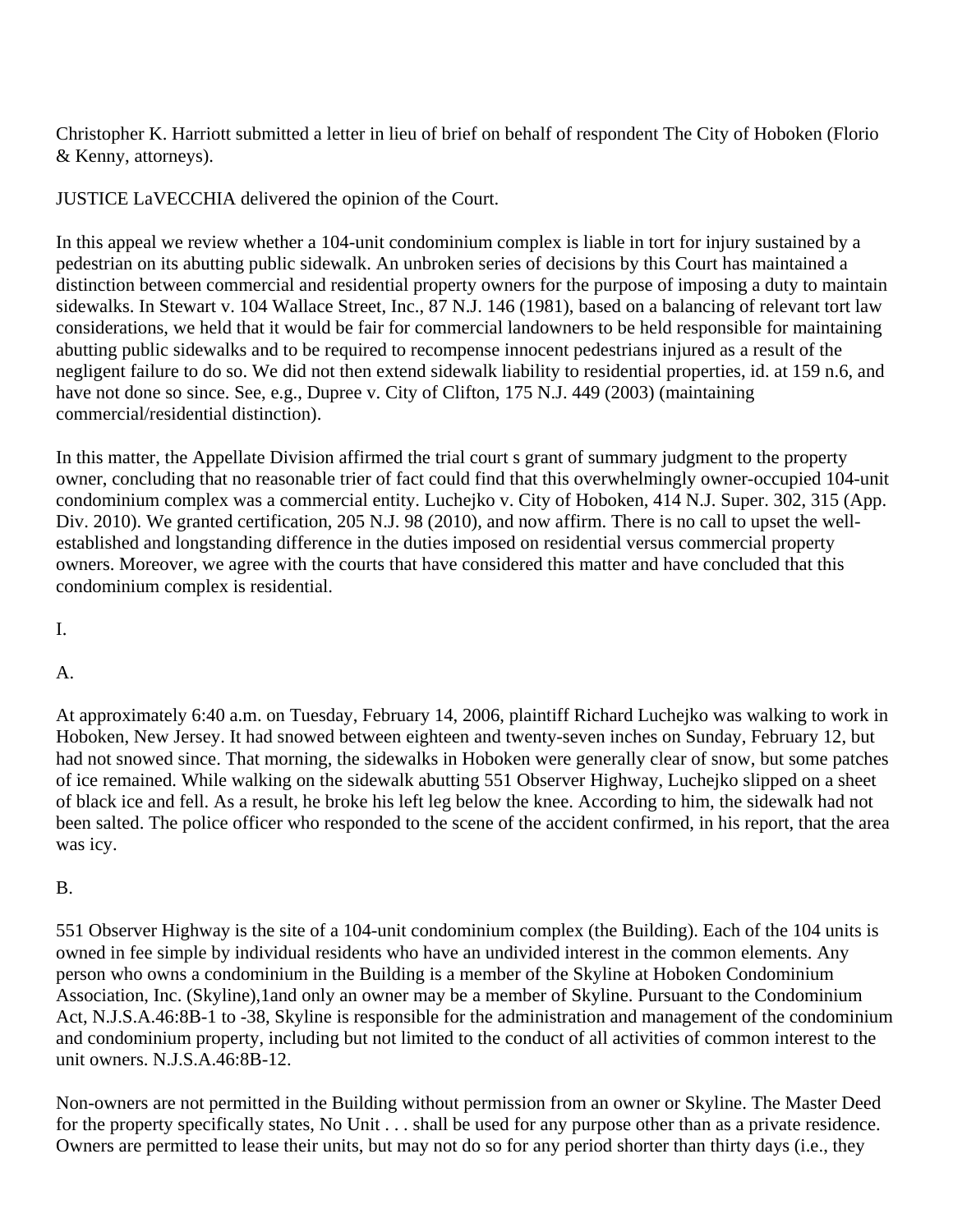cannot rent their units for transient or hotel purposes ). Although no competent proofs were tendered on the point, Skyline s counsel estimated that approximately ten percent of the units are rented out. There is no retail space in the Building and Skyline does not generate a profit.

Skyline is operated by a five-person Board of Trustees (Board) whose duties, according to its bylaws, include, among other things, collecting assessments from the members to pay expenses, preparing budgets and financial statements, making employment decisions, paying taxes levied upon the Building, obtaining appropriate insurance, and maintaining the common elements of the property. According to the Master Deed, those common elements include, but are not limited to, [a]ll curbs, sidewalks, stoops, hallways, stairwells, porches and patios. 2

The Master Deed requires the owners to pay an Annual Common Expense assessment, which

shall be used exclusively for promoting the health, safety, pleasure and welfare of the members of the Association including, but without limitation; . . . maintenance, repair and replacement of the Common Elements or any other improvements on the Property; payment of insurance premiums; all costs and expenses incidental to the operation and administration of the Association; and, such other items as may from time to time be deemed appropriate by the Board of Trustees.

The Master Deed also requires Skyline to carry amounts of blanket property insurance as required by Skyline s bylaws. The bylaws, in turn, require Skyline to maintain public liability insurance insuring the Association and its members against any claims arising from injuries or damages occurring on the common elements and facilities.

C.

CM3 Management Company (CM3) was hired by Skyline to serve as the property manager for the Building. CM3 collected assessments from the owners, kept Skyline s books and budgets, hired personnel, paid Skyline s bills, and attended Board meetings. Skyline paid CM3 a flat, monthly fee for work performed.

On October 1, 2005, CM3 hired D&D Snow Plowing Company (D&D) to provide snow-clearing services for the property through April 2006. Pursuant to the contract, D&D agreed to service the main parking lots, main entrances to the lots, and the lot s front sidewalk. . . . Also all sidewalks surrounding the building and the building main entrance will be shoveled and cleared. Ice melt shall be provided to the areas plowed and/or shoveled. D&D was to clear the property whenever more than two inches of snow accumulated and to inspect the premises to determine if salt was necessary when it anticipated icy conditions, such as a refreeze. CM3 was not required to call D&D to initiate snow removal and CM3 did not actively supervise D&D s work, although occasionally it did inspect the sidewalks, through the doorkeeper, after D&D s servicing.

D&D serviced Skyline five times on February 12, 2006, clearing snow and spreading ice melter each time. According to D&D, the sidewalks were clear after the last service. D&D visited the property again on February 13, to ensure that it was still clear. D&D did not re-inspect the premises again prior to Luchejko s accident on February 14.

In addition to the services provided by D&D, the doorkeepers hired by Skyline would occasionally spread salt on the sidewalks. They generally inspected the sidewalks at the beginning and end of their shifts. The first doorkeeper on duty on the morning of February 14 (there was no doorkeeper overnight) arrived at 7:00 a.m., shortly after Luchejko s fall.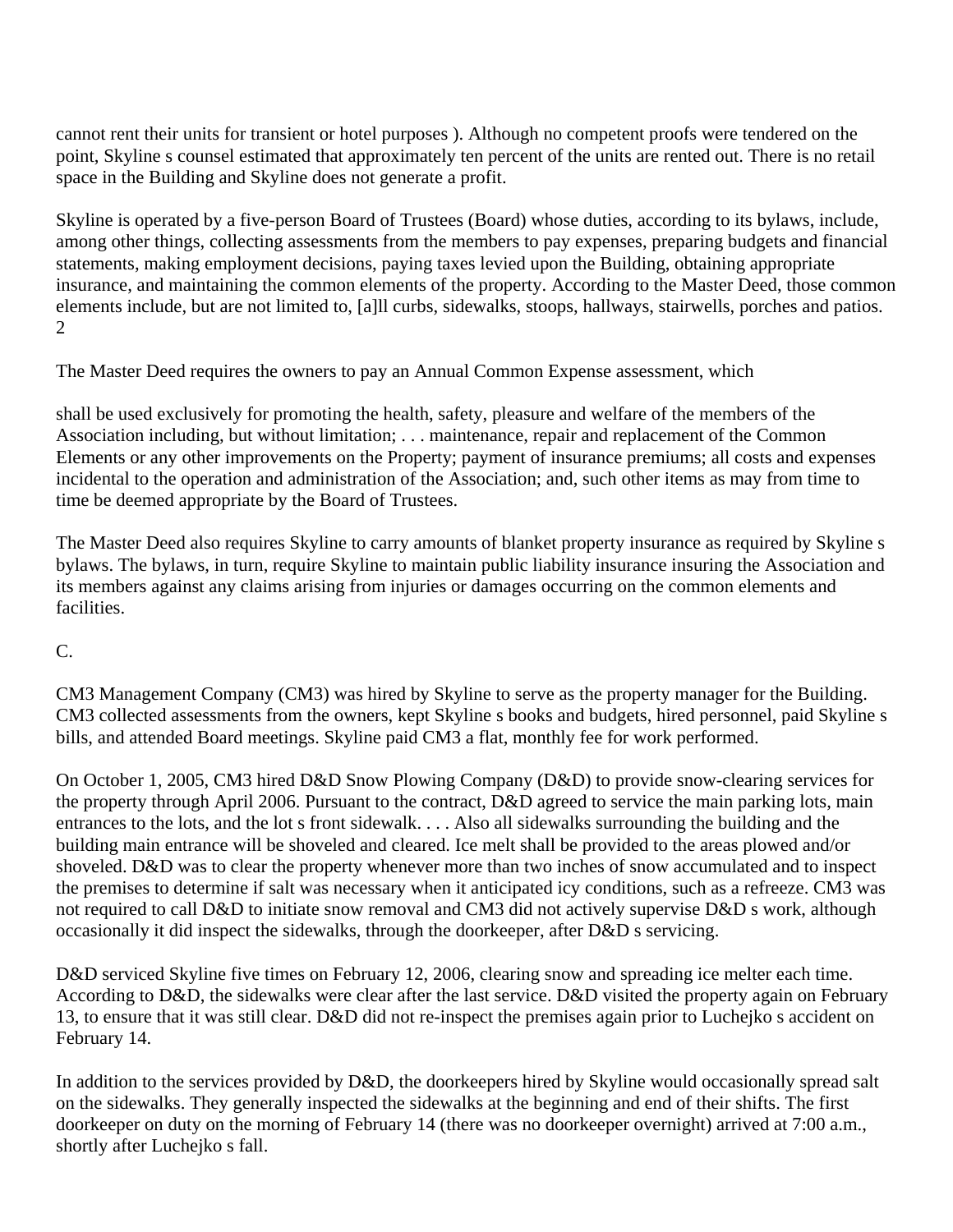## D.

The Code of the City of Hoboken (Hoboken City Code) is the applicable municipal law. Pursuant to authority granted by N.J.S.A. 40:65-12, the Hoboken City Code mandates that private persons remove snow and ice from sidewalks abutting their property:

The owner or occupant or person having charge of any dwelling house, store or other building or lot of ground in the city shall, within the first six (6) hours after every fall of snow or hail, or after the formation of any ice upon the sidewalks, unless the ice is covered with sand or ashes, cause the snow and ice to be removed from the sidewalk abutting such dwelling house, store, building or lot of land and piled not more than eighteen (18) inches from the curbline into the public street or roadway.

[City of Hoboken, N.J., Code 168-8(A) (2010).]

Hoboken hires inspectors to check the main streets approximately six hours after any snowfall to ensure compliance with that ordinance; however, no inspection was performed on the day of Luchejko s accident. Hoboken has no record of a complaint being filed or a citation being issued for failure to clear the snow from Skyline s abutting sidewalks on February 14.

E.

Luchejko sued Skyline, CM3, Hoboken, and D&D. His complaint generally alleged negligence for an unsafe sidewalk and (as against Hoboken) violations of the New Jersey Tort Claims Act, N.J.S.A. 59:1-1 to 59:12-3.

All defendants moved for summary judgment. The trial court granted summary judgment to Skyline, CM3, and Hoboken, but not to D&D. Luchejko then settled his claim with D&D and moved for reconsideration of the grant of summary judgment to the remaining defendants. That motion was denied.

Luchejko appealed and the Appellate Division affirmed. Luchejko, supra, 414 N.J. Super. at 321. The panel concluded that Hoboken was not responsible for the sidewalk, id. at 315-20, and, without differentiating between Skyline and CM3,3 declared that there is no basis from which a reasonable trier of fact could find that Skyline was a commercial entity, subject to liability under Stewart. Id. at 315. We granted Luchejko s petition for certification regarding Skyline and CM3 only. Luchejko, supra, 205 N.J. 98.4

II.

A.

Certain basic principles serve as the backdrop to this appeal.

First, it has long been the law in this state that breach of an ordinance directing private persons to care for public property

shall be remediable only at the instance of the municipal government . . . and that there shall be no right of action to an individual citizen especially injured in consequence of such breach. The most conspicuous cases of this sort are those that deny liability to private suit for violation of the duty imposed by ordinance upon abutting property-owners to maintain sidewalk pavements or to remove ice and snow from the walks.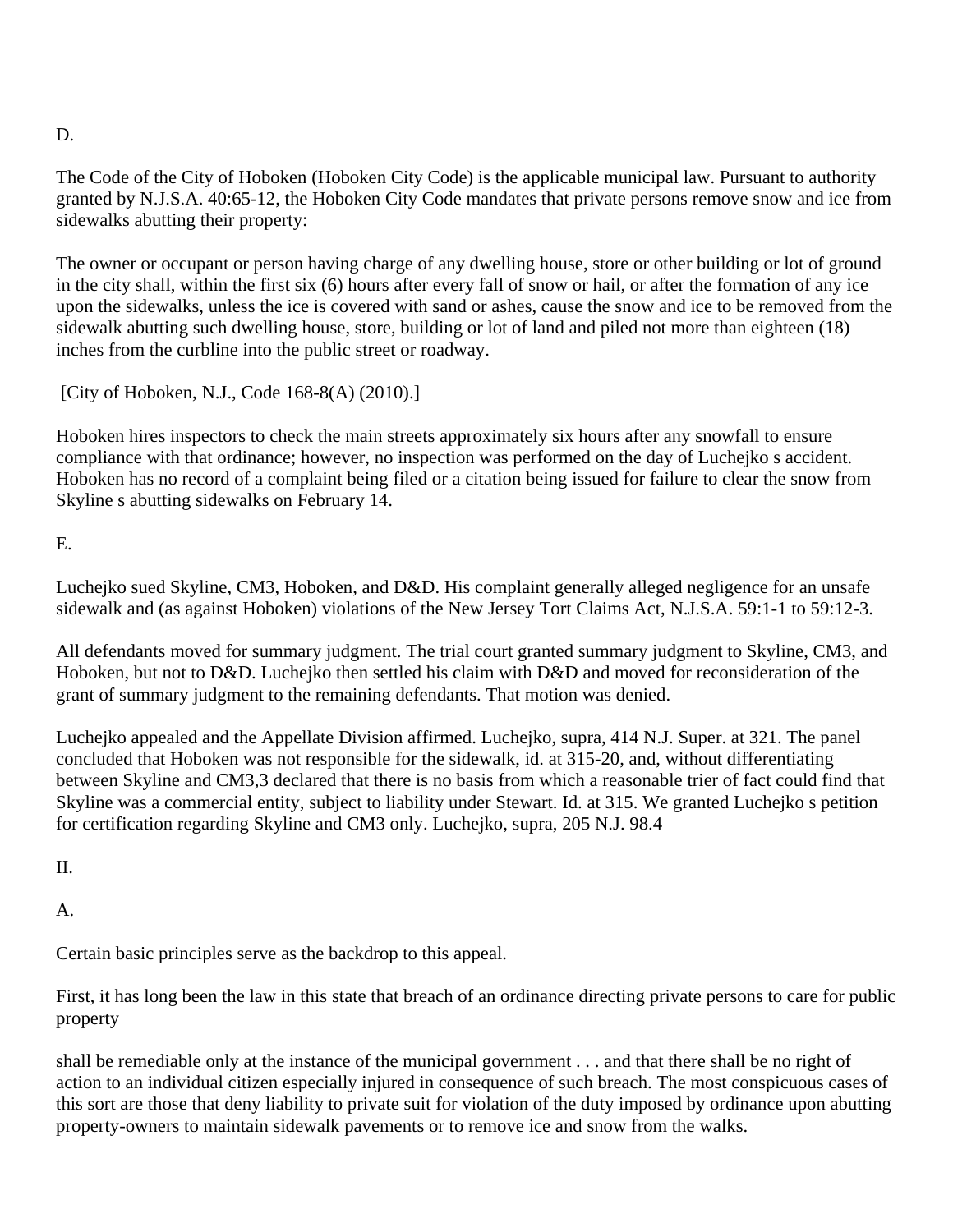[Fielders v. N. Jersey St. Ry. Co., 68 N.J.L. 343, 352 (E. & A. 1902) (emphases added).]

The rationale is that such ordinances are not adopted for the intended purpose of protecting individual members of the public, but rather are to impose upon those regulated the public burdens of the municipal government. Id. at 355. That rule has remained unaltered for more than one hundred years. See Brown v. Saint Venantius Sch., 111 N.J. 325, 335 (1988) ( [W]e acknowledge the well-settled principal that municipal ordinances do not create a tort duty, as a matter of law. ); Lodato v. Evesham Twp., 388 N.J. Super. 501, 507 (App. Div. 2006) (same).

Second, at common law, property owners had no duty to clear the snow and ice from public sidewalks abutting their land. See Davis v. Pecorino, 69 N.J. 1, 4 (1975). If a property owner decided to remove snow from a public sidewalk, he would not be liable to a person who injured himself on the sidewalk unless through [the owner s] negligence a new element of danger or hazard, other than one caused by natural forces, [was] added to the safe use of the sidewalk by a pedestrian. Saco v. Hall, 1 N.J. 377, 381 (1949). As such, if a sidewalk had been cleared and the melting snow subsequently froze into a layer of ice, the refreeze would not be an element of danger or hazard other than one caused by natural forces. Foley v. Ulrich, 94 N.J. Super. 410, 424 (App. Div.) (Kolovksy, J.A.D., dissenting), rev d, 50 N.J. 426 (1967) (reversing and adopting the Appellate Division dissent). That rule, which survives today for residential property owners, reflects the societal interest in encouraging people to clear public sidewalks and the inequity of imposing liability on those who voluntarily do so.

Third, it is of no moment in this matter that Skyline is a corporation rather than a natural person. See Brown, supra, 111 N.J. at 333 ( [W]e consider the use of the abutting land, not the nature of the organization that owns the property. ).

With those principles in mind, we turn to the existing law on sidewalk liability.

B.

Prior to 1981, our law adhered to the common law rule elaborated above that, absent active misconduct, property owners would not be liable for dangerous sidewalk conditions. See, e.g., Yanhko v. Fane, 70 N.J. 528, 534-37 (1976) (finding no liability where commercial owner allowed sidewalk to fall into disrepair). In Stewart, supra, which involved a plaintiff injured from a fall on a dilapidated sidewalk abutting a commercial establishment, this Court expressly overruled Yanhko, and held that [c]ommercial property owners are henceforth liable for injuries on the sidewalks abutting their property that are caused by their negligent failure to maintain the sidewalks in a reasonably good condition. 87 N.J. at 149-50.

The decision in Stewart identified multiple reasons that supported imposition of the new rule for commercial entities. First, commercial entities have considerable rights over adjacent sidewalks, including setting up stoops, areas, shutes, and other domestic and trade conveniences, id. at 151 (quotation marks and citation omitted), and imposing a duty associated with those rights was not arbitrary, as suggested in Yanhko, id. at 158. In that regard, we noted that sidewalks provide commercial owners with easy access to their premises and increase the value of their property. Id. at 152. We also observed that because many municipalities require private citizens to care for public sidewalks, the original reasoning behind the former rule (that it was the government s duty to tend to public sidewalks) no longer was compelling. Id. at 155-56. In concluding that it was appropriate to have the law evolve, justification for the change in liability for commercial property owners was rooted in the fact that the former rule undermine[d] basic goals of tort law in two ways: it left many innocent victims without recourse, and it gave no incentive to landowners to care for their sidewalks and prevent injuries. Id. at 155. And, in recognition of the commercial nature of the defendant, we found it arbitrary to allow a plaintiff-invitee to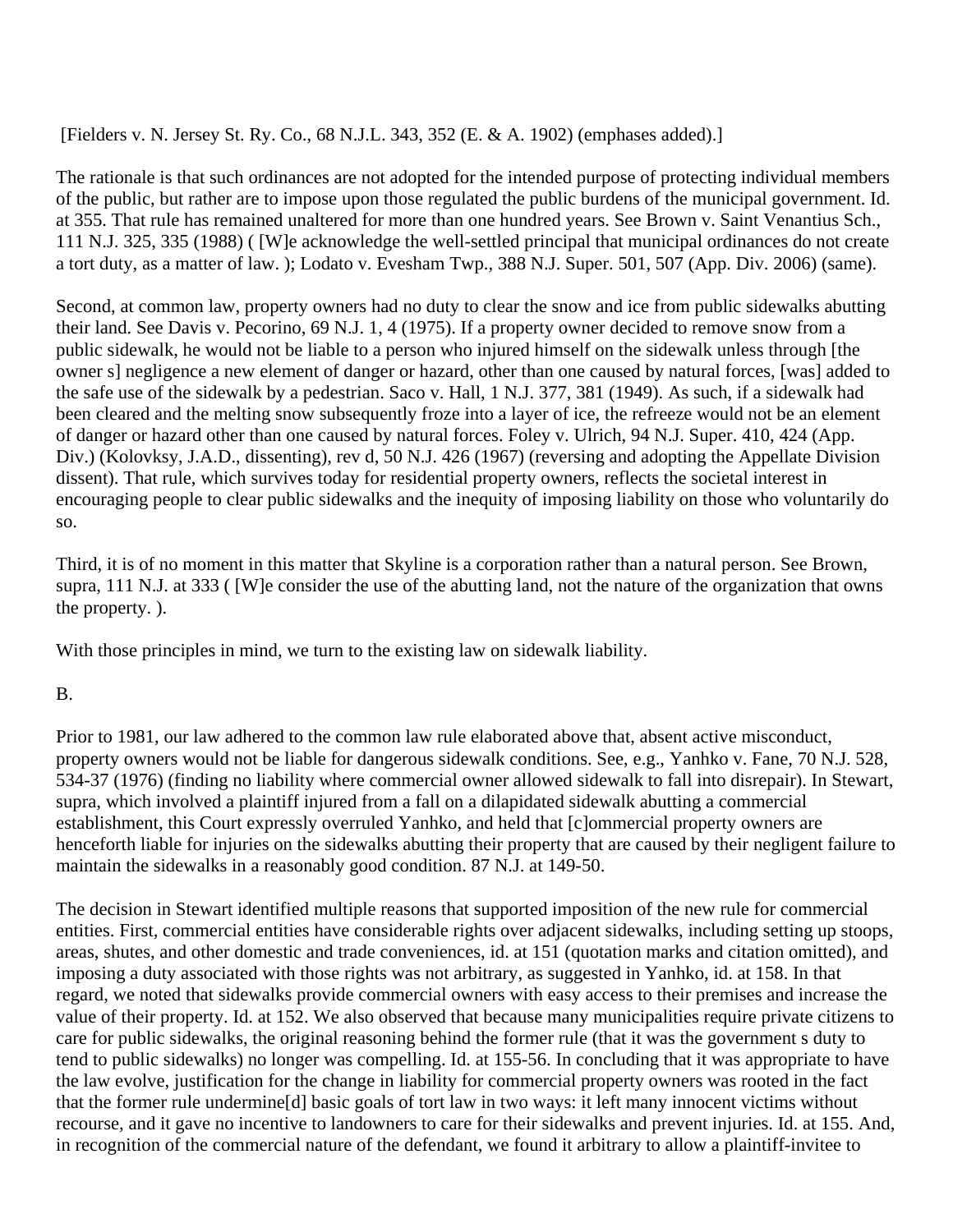recover for injuries sustained within a business establishment, but to deny her recovery if the injury happened on the negligently maintained sidewalk only a few feet outside the business s door. Id. at 156-57. It was of considerable consequence that the new rule was being adopted only for commercial property owners, for our decision highlighted that the imposition of additional insurance premiums and maintenance expenses will be treated as one of the necessary costs of doing business, regardless of the size of the business. Id. at 160.

After justifying the imposition of liability, we carefully limited the expanse of the holding:

The duty to maintain abutting sidewalks that we impose today is confined to owners of commercial property. While we acknowledge that whether the ownership of the property abutting the sidewalk is commercial or residential matters little to the injured pedestrian, we believe that the case for imposing a duty to maintain sidewalks is particularly compelling with respect to abutting commercial property owners.

As for the determination of which properties will be covered by the rule we adopt today, commonly accepted definitions of commercial and residential property should apply, with difficult cases to be decided as they arise. [Id. at 159-60 (internal citations omitted) (emphases added).]

Specifically reserved was whether the same duty should be imposed on owners of residential property. Id. at 159 n.6. That said, the Court singled out apartment buildings as an example of property that should be treated as commercial under the new rule. Id. at 160 n.7.

In our first related decision post-Stewart, we held that the Stewart rule carries with it a duty to remove ice and snow if failure to do so would be negligent under the circumstances. Mirza v. Filmore Corp., 92 N.J. 390, 395- 96 (1983). The Mirza Court again noted that Stewart s goal of spreading the risk of loss would probably be served either through the increase of future insurance policy premiums, or . . . through higher charges for the commercial enterprise s goods or services. Id. at 397.

Thereafter, in Brown, supra, this Court had occasion to address one of the difficult commercial versus residential fact scenarios foreshadowed in Stewart. 111 N.J. at 327. Brown involved a plaintiff who slipped on ice in front of a nonprofit, private, religious school. Ibid. Our analysis in that matter began from the starting point that Stewart s duty holding applied only to commercial rather than residential property owners, and we therefore sought to determine into which camp the school fell. Ibid.

Recognizing that the school is not a residential property [because n]o one resides in the [s]chool, id. at 332, we explained that the religious nature of the school was not dispositive: we consider the use of the abutting land, not the nature of the organization that owns the property, id. at 332-33 (emphasis added). In assessing whether the school was more akin to commercial property than to residential property, we reasoned that the nonprofit status of the defendant should not act as a shield to liability because many nonprofit companies have substantial assets and healthy balance sheets, while many for-profit enterprises operate on thin profit margins. Id. at 334; see also id. at 332 (noting defendant school charged tuition, employed teachers, purchased supplies, and maintained physical plant). Ultimately, we determined that to treat the school as commercial for sidewalk liability purposes would be appropriate because requiring the school to clear its sidewalks was not an overly onerous imposition, and an allocation of the risk of loss was more equitably placed on the school than on an innocent passerby. Id. at 334-35. Thus, we held that the parochial school would be treated as a commercial landowner[] for sidewalk liability purposes. Id. at 338.

In cases since, we may have grappled with what was or was not commercial property, but we have not deviated in our holdings or in our discussions of the law from the basic principle that residential property owners are not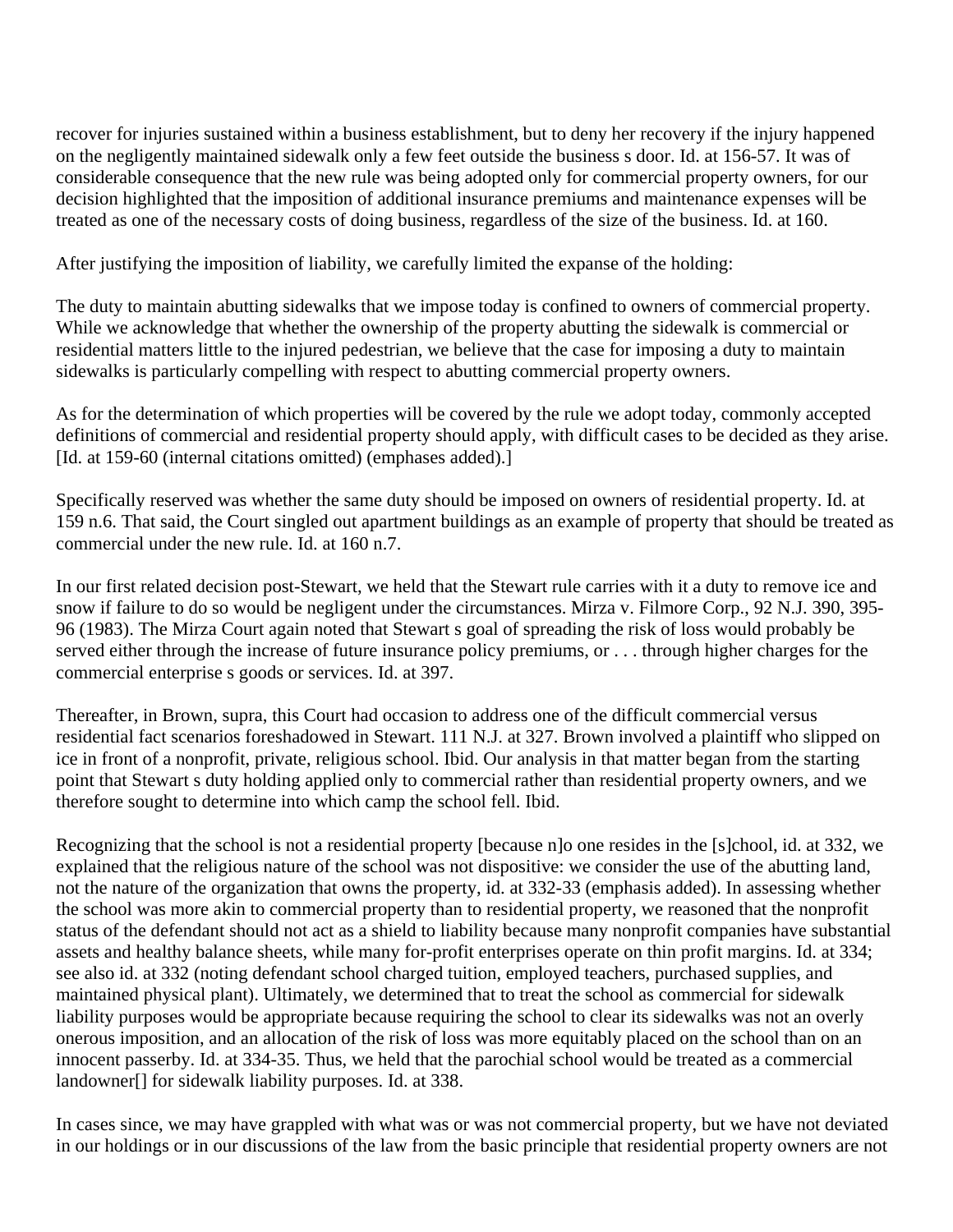liable for sidewalk injuries. We adhered to that no-duty rule for residential property in Nash v. Lerner. 157 N.J. 535 (1999). There, this Court reversed a decision of the Appellate Division on the basis of the dissent below. Ibid. The facts as set forth in the Appellate Division s decision revealed that the plaintiff sued a property owner after she tripped on a sidewalk, traversing a driveway, in front of a purely private residence. Nash v. Lerner, 311 N.J. Super. 183, 187 (App. Div. 1998). The Appellate Division dissent, which the Court adopted, had argued that the defendant s act of driving over the abutting sidewalk to access the driveway was not a direct use that could render her - a residential property owner - liable to the plaintiff for the sidewalk s deterioration. Id. at 193- 94 (Rodr guez, J.A.D., dissenting). Because the property s use unquestionably was residential, rather than commercial, and because defendant s mere use of the sidewalk to access her driveway and home did not constitute active misconduct, the property owner was immune from liability. Ibid.

Most recently, in Dupree, supra, we affirmed a decision of the Appellate Division, again based on the opinion below, where a woman had tripped and injured herself on a sidewalk made uneven by tree roots. 175 N.J. at 449; Dupree v. City of Clifton, 351 N.J. Super. 237, 239 (App. Div. 2002). The abutting landowner was a nonprofit church that used its property solely for religious and noncommercial purposes. Id. at 240. The opinion by the Appellate Division, adopted by this Court, reaffirmed that the central inquiry is whether the property is commercial or residential, noting that such a determination normally address[es] the nature of the ownership of the property. Id. at 242. In the case of nonprofit owners, however, the Appellate Division properly recognized that the examination must focus on the nature of the use of the property and not the nature of the ownership. Id. at 242-43. As the panel explained, [i]f the organization s use of the property is partially or completely commercial, e.g., if the property is used as a parish and for commercial purposes or solely used for commercial purposes, liability attaches despite the nonprofit status of the owners. Id. at 245-46. With those principles clearly understood, the panel properly concluded that because the property in issue was used solely for religious purposes it was not commercial under Stewart. Ibid.

In light of this Court s comment in Stewart, supra, that apartment buildings should be treated as commercial property, 87 N.J. at 160 n.7, in several cases the Appellate Division has parsed closely whether residential property has been decamped to commercial demarcation through various uses made of the premises.5 To the extent that a theme emerges from those decisions, it is that central to the Appellate Division s inquiry in such matters has been whether a property s predominant use has the capacity to generate income, regardless of whether an actual profit is obtained through the use. That said, we need not address the universe of appellate decisions, with their fine distinctions. Our decisions consistently reflect that residential property owners stand on different footing than commercial owners who have the ability to spread the cost of the risk through the current activities of the owner. And, this matter provides no reason in law or in fact to corrode that distinction. In our view, the opinion of the Appellate Division, authored by Judge Rodr guez, properly analyzed the facts of this case and concluded, as do we, that the use is residential and, therefore, no sidewalk liability attaches for the injury to the plaintiff pedestrian. Luchejko, supra, 414 N.J. Super. at 313-15.

III.

A.

As the Appellate Division noted about these facts,

[h]ere, Skyline is a non-profit corporation and its members are the present unit owners within the Skyline complex. Only owners are permitted to be members. The owners are permitted to lease their individual units, subject to the covenants and restrictions contained in the deed and by-laws. Although fees are collected from the members, the funds collected are used solely for the upkeep of the property, with no profit realized. This is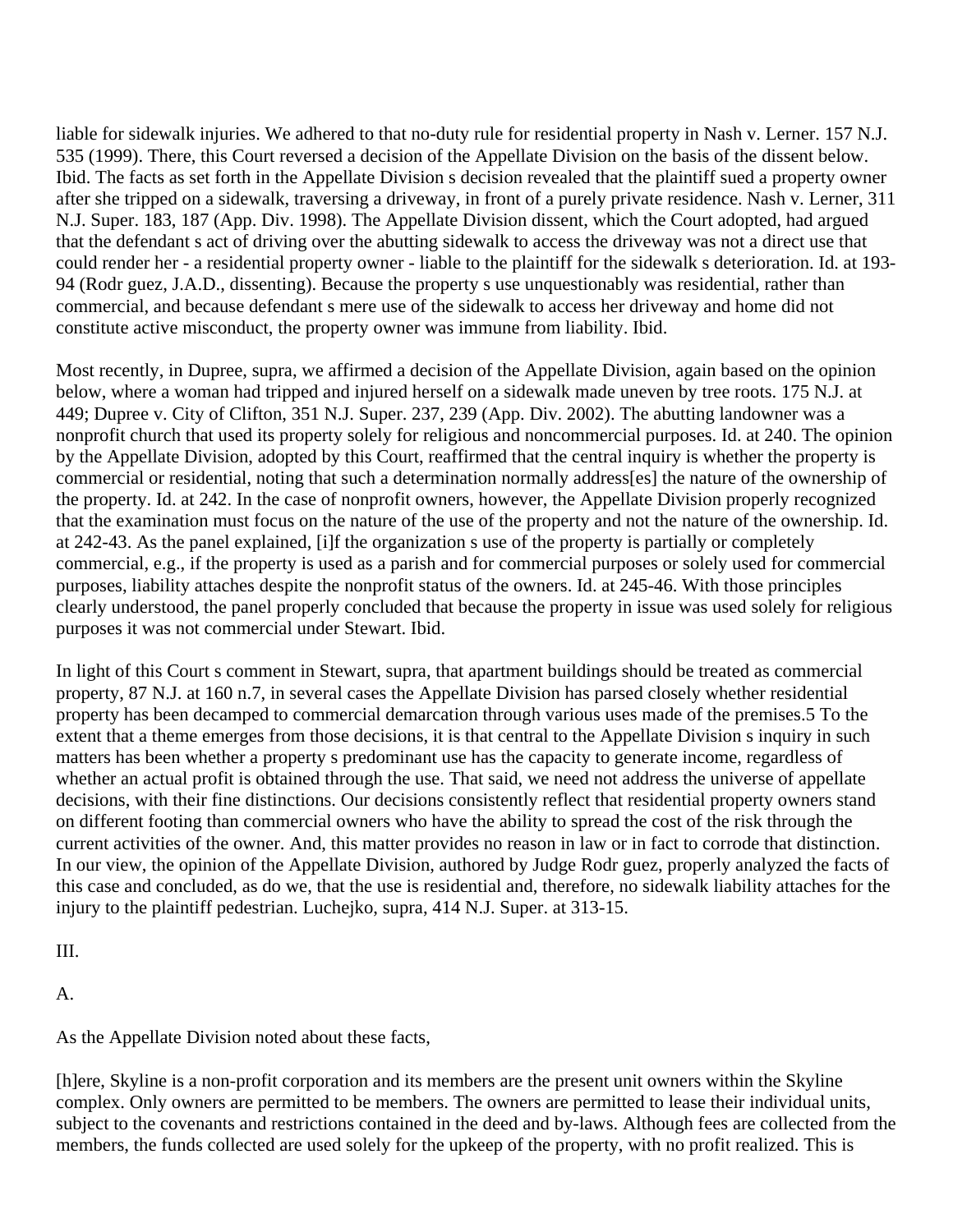different from a rental apartment building, which is considered commercial due to the owner s capacity to generate income from the property. Further, those persons who hold trustee positions within Skyline do not earn an income for their participation and thus there is no benefit derived.

[Luchejko, supra, 414 N.J. Super. at 313-14 (internal citations omitted).]

The record reveals further that that Master Deed restricts the use of each unit only as a private residence. No retail space exists in the Building. As the Appellate Division decision reflects,

Skyline does, however, have the capacity to spread the risk of loss arising from injuries on abutting sidewalks but not in the way in which the courts have suggested through higher charges for the commercial enterprise s goods and services. Skyline does not provide the public with goods and services and therefore can not increase charges to accommodate such liability. [Id. at 314 (internal citations omitted).]

Although Skyline is required by its bylaws to maintain liability insurance, public sidewalks are not required to be covered under the Master Deed and are not a common element under the policy. Ibid. Even if they were, the spreading of the cost of insurance among residential owners is not the sharing of risk originally presented in the commercial setting of Stewart, where the cost of the insurance could be shifted to patrons and other business endeavors of the entity as a cost of doing business. See Mirza, supra, 92 N.J. at 397 (observing that liability is funded through higher charges for the commercial enterprise s goods or services ); Stewart, supra, 87 N.J. at 159-60 (stating that sidewalk liability is part of cost[] of doing business, and that sidewalks are beneficially related to the operation of the business (quoting Krug v. Wanner, 28 N.J. 174, 180 (1958))). Moreover, the possibility that liability insurance in sufficient amounts might be purchased by residents of a condominium organization does not eliminate the potential that a large enough liability verdict could pose the risk of a person losing what is likely his or her largest asset: one s home.

#### B.

The commercial/residential dichotomy represents a fundamental choice not to impose sidewalk liability on homeowners that was established nearly three decades ago. Stare decisis thus casts a long shadow over these proceedings. We should not lightly break with a line of decisions that has promoted settled expectations on the part of residential property owners.

The doctrine of stare decisis - the principle that a court is bound to adhere to settled precedent - serves a number of important ends. The doctrine promotes the evenhanded, predictable, and consistent development of legal principles, fosters reliance on judicial decisions, and contributes to the actual and perceived integrity of the judicial process. Payne v. Tennessee, 501 U.S. 808, 827, 111 S. Ct. 2597, 2609, 115 L. Ed.2d 720, 737 (1991).

Stare decisis carries such persuasive force that we have always required a departure from precedent to be supported by some special justification. State v. Brown, 190 N.J. 144, 157 (2007) (quoting Dickerson v. United States, 530 U.S. 428, 443, 120 S. Ct. 2326, 2336, 147 L. Ed.2d 405, 419 (2000)); see also Flomerfelt v. Cardiello, 202 N.J. 432, 458 (2010) (LaVecchia, J., concurring) (concurring with majority, despite disagreement with rationale of controlling case, because stare decisis compelled adherence to precedent). Special justification to overturn precedent might exist when the passage of time illuminates that a ruling was poorly reasoned, see, e.g., White v. Twp. of N. Bergen, 77 N.J. 538, 550-54 (1978) (adopting Vanderbilt thesis from dissent of Fox v. Snow, 6 N.J. 12 (1950), that reevaluation of precedent is necessary as conditions change and as past errors become apparent ), when changed circumstances have eliminated the original rationale for a rule, see, e.g., Immer v. Risko, 56 N.J. 482, 487-88, 495 (1970) (abrogating interspousal immunity on basis that its rationale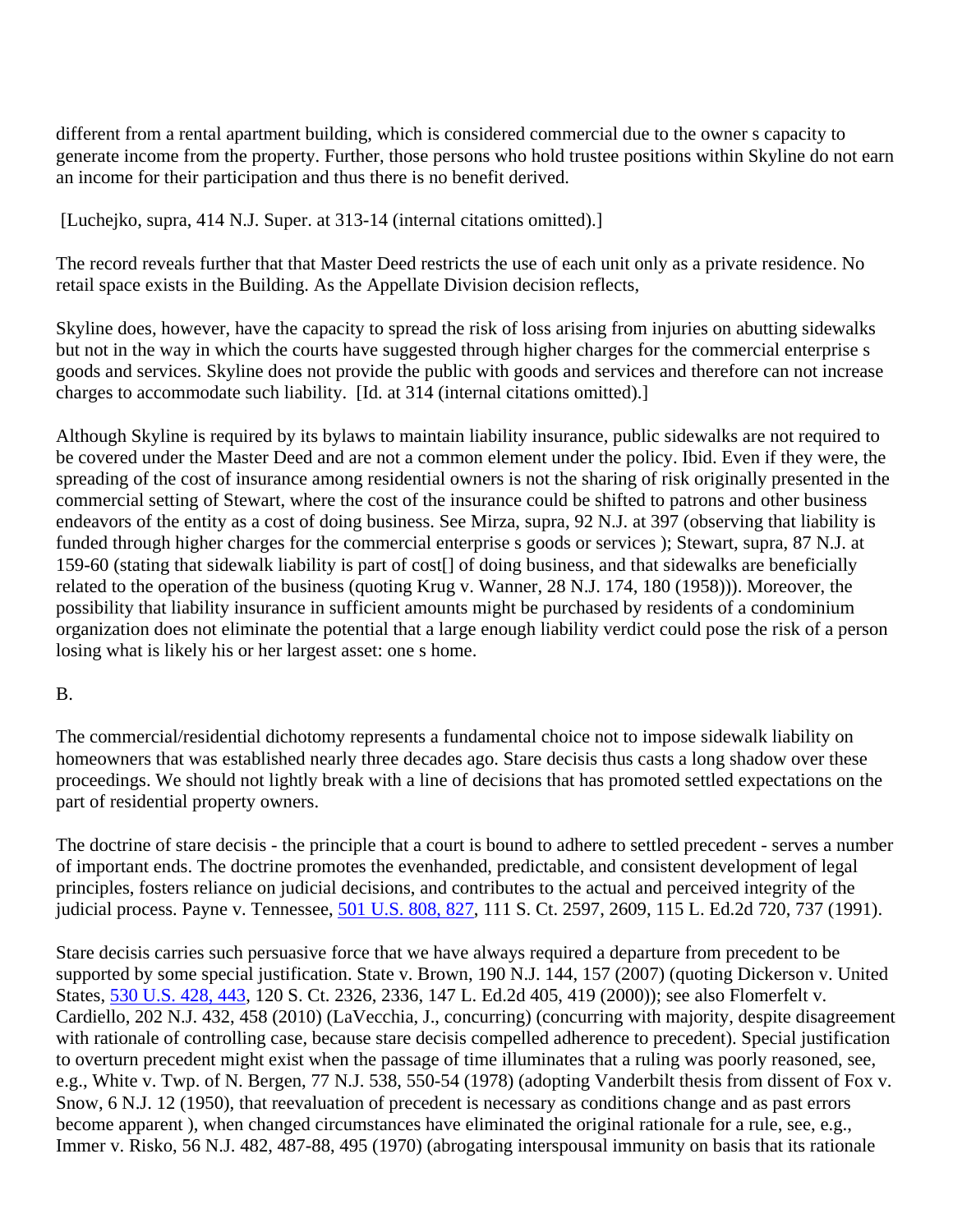no longer existed), when a rule creates unworkable distinctions, see, e.g., J & M Land Co. v. First Union Nat l Bank ex rel. Shepard, 166 N.J. 493, 521 (2001) (explaining that courts are not constrained to follow precedent when governing decisions are unworkable (quotation marks and citation omitted)), or when a standard defies consistent application by lower courts, see, e.g., Payne, supra, 501 U.S. at 829, 111 S. Ct. at 2611, 115 L. Ed. 2d at 738 (overturning holdings that defied consistent application ).

None of those special justifications are present here. The rationale of Stewart and Mirza remains sound and there are no changed circumstances such that reevaluation is necessary. Although the sidewalk liability line of cases has contained spirited concurrences and dissents arguing for broader liability, those separate opinions registered simple disagreements with the majorities point of view and did not foretell difficulties that have come to pass in administering the commercial/residential distinction. See Stewart, supra, 87 N.J. at 160-62 (Schreiber, J., concurring) (listing policy reasons why all landowners should be liable for negligent maintenance of sidewalks, but not criticizing residential/commercial distinction as unworkable or otherwise problematic); see also Brown, supra, 111 N.J. at 341-44 (Pollock, J., concurring) (arguing for adoption of Justice Schreiber s Stewart concurrence).

Moreover, although a handful of difficult cases have probed the gray area of the commercial/residential distinction,6 the framework continues to provide guidance and predictability for the overwhelming majority of property owners. Residential homeowners can safely rely on the fact that they will not be liable unless they create or exacerbate a dangerous sidewalk condition; commercial owners, defined in reference to their use of the property and its capacity to generate income, know that clearing their abutting sidewalks is a cost of doing business and that failure to do so can lead to liability.

Importantly, petitioner s proposed rule (and, essentially, the position advanced by the dissent) - that a court should in each sidewalk injury case balance the equities to determine whether a tort duty exists7 - would eliminate the clarity of the residential/commercial dichotomy, and replace it with an unpredictable case-by-case balancing test that would be extremely difficult to fairly and consistently administer and that would lead to tremendous uncertainty. At oral argument we challenged the parties to articulate a reworked bright-line rule that might principally sweep in condominium complexes such as Skyline while still insulating ordinary homeowners from liability. No such rule was forthcoming. Thus, there is even greater reason today to stand by our settled jurisprudence and not lightly cast it aside.

#### C.

Notwithstanding the development of more modern forms of home ownership, many of the facts emphasized by plaintiff about Skyline are more incidents of the size of Skyline rather than its true nature. But the law teaches that size should be disregarded when applying the residential/commercial distinction. See Stewart, supra, 87 N.J. at 160.

In our view the development of the condominium form of home ownership has done nothing to undermine the principles that support the residential/commercial dichotomy that was recognized when Stewart overruled Yanhko and established sidewalk liability only for commercial property owners. In so doing, we said that commonly accepted definitions of commercial and residential property should apply. Stewart, supra, 87 N.J. at 160. In applying the commonly understood notion of residential property in today s times, we hold that Skyline is residential and therefore is not subject to sidewalk liability.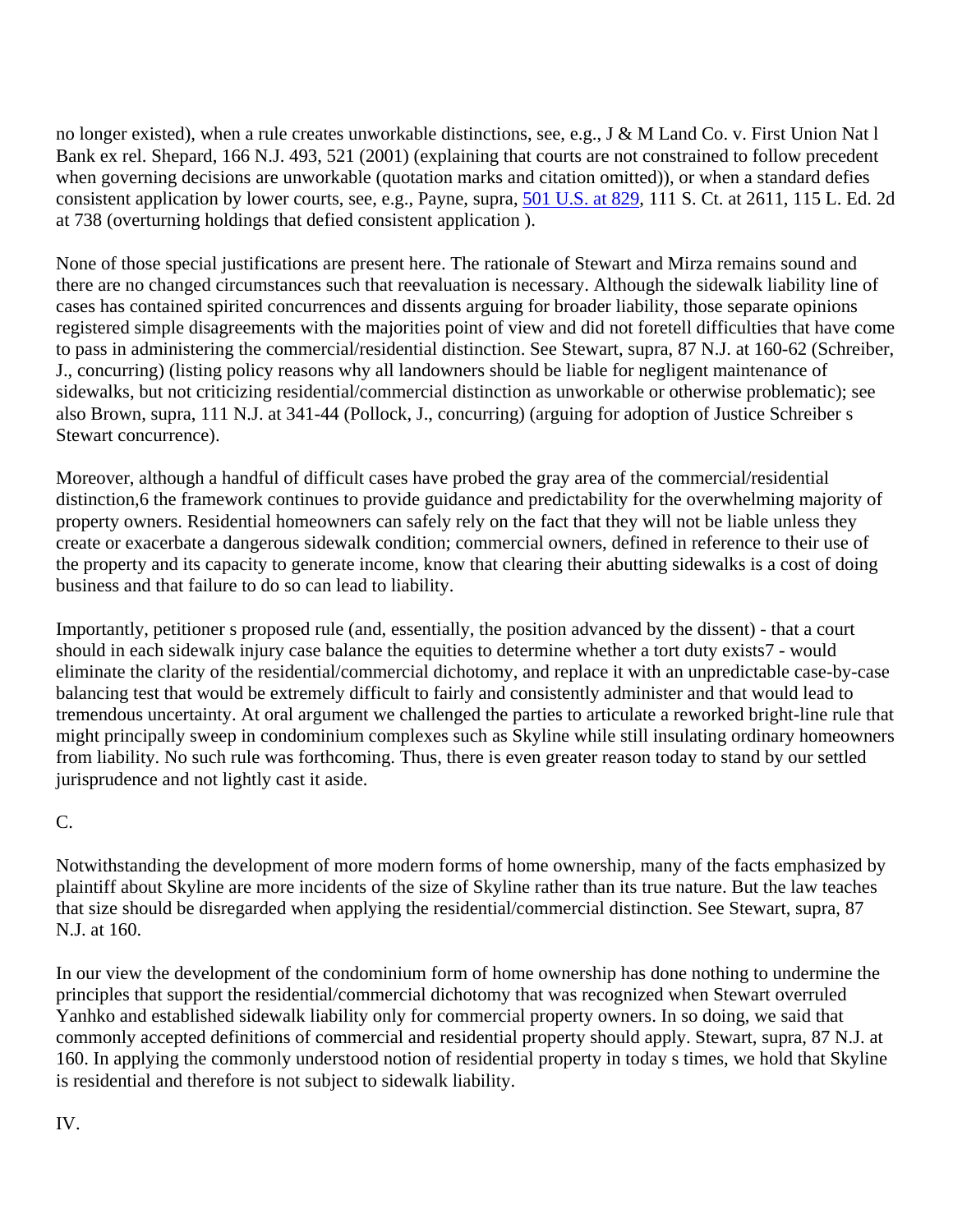Finally, to the extent that CM3 is a distinct defendant, not specifically addressed by the Appellate Division, and one that plaintiff urges should be found separately liable, we reject that final argument. Although ordinarily a question of agency involves fact questions for the jury, see Miller v. Linde, 33 N.J. Super. 41, 43 (App. Div. 1954), here plaintiff does not dispute the facts surrounding CM3 s relationship with Skyline; he disputes the legal conclusions to be drawn from those facts. Therefore, CM3 s status is a question of law subject to de novo review by this Court. See ibid.

Based on the record, and for the following reasons, CM3 was Skyline s agent, not its independent contractor. Skyline paid CM3 a flat, monthly fee rather than per job performed. In servicing Skyline, CM3 paid the association s bills, collected money from the owners when Skyline decided to levy assessments, and entered into contracts on behalf of Skyline when Skyline needed specific services. With respect to the contract with D&D, Skyline initially requested that CM3 find a snow-removal vendor, and ultimately consented to the relationship when CM3 presented D&D. Those facts are indicative of the sort of retained control that makes a relationship a true agency. See Baldasarre v. Butler, 132 N.J. 278, 291 (1993) (stating that retained control is key). Because CM3 was Skyline s agent, it owes no duty to plaintiff since Skyline owed no such duty. See Printing Mart-Morristown v. Sharp Elecs. Corp., 116 N.J. 739, 762 (1989). In situations where the principal owes no duty or less than the normal duty of care to the person harmed, the agent likewise has either no duty or a diminished duty to that third party even for actions that otherwise would constitute a tort. Ibid. (quoting Restatement (Second) of Agency 343 (1958)).

V.

The judgment of the Appellate Division is affirmed.

CHIEF JUSTICE RABNER and JUSTICES RIVERA-SOTO, and HOENS join in JUSTICE LaVECCHIA s opinion. JUSTICE LONG filed a separate, dissenting opinion in which JUSTICE ALBIN joins.

#### SUPREME COURT OF NEW JERSEY

A- 38 September Term 2010

066580

RICHARD LUCHEJKO,

Plaintiff-Appellant,

v.

#### THE CITY OF HOBOKEN, CM3 MANAGEMENT COMPANY and SKYLINE CONDOMINIUM ASSOCIATION,

Defendants-Respondents,

and

D&D SNOW PLOWING COMPANY,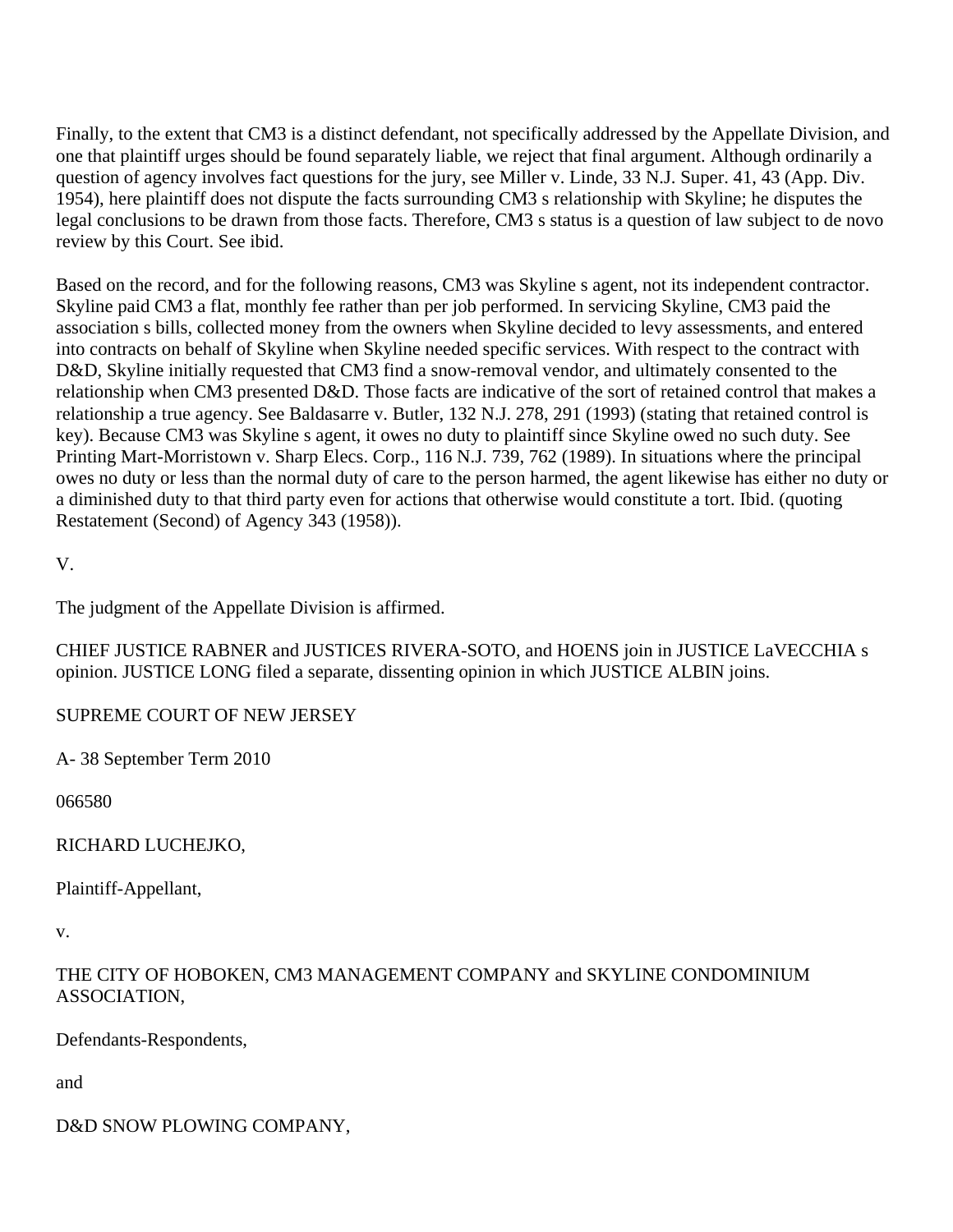#### Defendant.

### JUSTICE LONG, dissenting.

Today the Court leaves without recourse an innocent pedestrian, injured on the icy sidewalk of a 104 unit condominium complex, which assessed its members for snow and ice removal and for the procurement of liability insurance on its common elements, including its sidewalks.

In reaching that conclusion, with which I disagree, the Court interprets our decision in Stewart v. 104 Wallace St., Inc., 87 N.J. 146 (1981), as establishing a mere sorting exercise in which our role is to declare into which pre-determined category -- commercial or residential -- the landowner falls, without a conscientious analysis of whether it is fair to impose a duty under the circumstances presented.

To be sure, after conducting a traditional duty analysis in Stewart, we ruled that a purely commercial entity should be exposed to sidewalk liability. Id. at 157-60. But that is all we ruled. In Stewart, we did not reach the issue of the sidewalk liability of residential or hybrid forms of property ownership and use. See id. at 159 n.6. More to the point, we specifically recognized that there would be difficult determinations in the future. Id. at 160. By way of example, we noted that an apartment complex, wholly residential in use, would be subject to sidewalk liability. Id. at 160 n.7.

Our case law has followed that paradigm in the three decades since Stewart, clearly eschewing a bright-line analysis in favor of equitably balancing the duty factors. As a result, some residential owners have been held liable for accidents on their sidewalks and some non-residential owners have been spared such liability. See Restivo v. Church of St. Joseph of Palisades, 306 N.J. Super. 456, 468 (App. Div. 1997), certif. denied, 153 N.J. 403 (1998). The point is that the so-called commercial-residential distinction is nothing more than a label for the duty analysis, not a substitute.

When that analysis, which is moored in public policy and fairness, is undertaken, it leads ineluctably to the conclusion that the condominium association in this case should be liable because: it should have foreseen the fall; it was in the best position to have taken prophylactic measures to prevent it; and it was better able to bear the risk of loss than the innocent pedestrian, who should not go uncompensated. For those reasons, I respectfully dissent.

#### I.

Historically, property owners in New Jersey were not liable for dangerous sidewalk conditions caused by natural forces or ordinary wear and tear, unless such dangerous conditions were exacerbated by their own misconduct. See Yanhko v. Fane, 70 N.J. 528, 532 (1976). Absent such active misconduct, the private landowner of a sidewalk could not be held responsible for failure to maintain it. Ibid. That approach was rooted in the established common-law rule that the primary responsibility for providing and maintaining streets and sidewalks resides in the government. Id. at 537.

## A.

That principle of non-liability changed in 1981 when we decided Stewart, which involved a plaintiff who fell on a dilapidated sidewalk next to a tavern. Stewart, supra, 87 N.J. at 149-50. In Stewart, we overruled Yanhko and recognized a duty of care on the part of commercial property owners, who we declared are henceforth liable for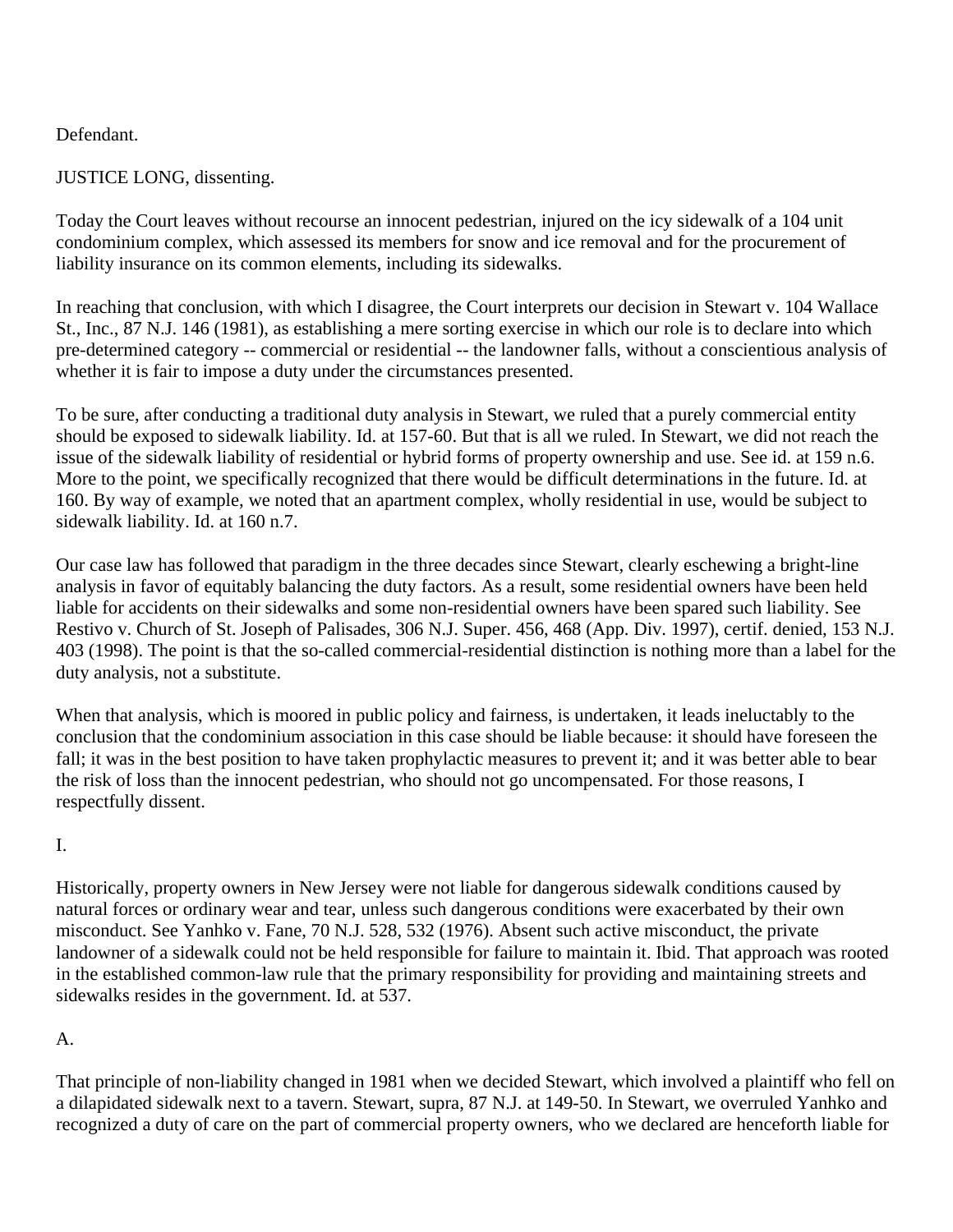injuries on the sidewalks abutting their property that are caused by their negligent failure to maintain the sidewalks in reasonably good condition. Id. at 150.

Our point of departure in Stewart, which is equally applicable today, was that [s]idewalks are an essential feature of our urban landscapes . . . intended primarily for pedestrians. Id. at 151 (quoting Davis v. Pecorino, 69 N.J. 1, 5 (1975)) (internal quotation marks omitted). Indeed, the primary function of the sidewalk [is] the public s right of travel on it. Ibid. (quoting Davis, supra, 69 N.J. at 5) (internal quotation marks omitted). And, although abutting owners have considerable interest in and rights to use the sidewalk, especially owners of abutting commercial property, the right of the public to safe and unimpeded passage along the sidewalk must prevail. Id. at 151-52.

To that end, in Stewart, we approached the issue from the perspective of adopting a rule that would vindicate the public s right to safe travel over sidewalks and, at the same time, be fair to abutting landowners. In so doing, we gave short shrift to the idea of governmental responsibility for sidewalks, because it had been superseded,8 id. at 155-56, and also observed that abutting landowners already bore numerous responsibilities for their sidewalks. Id. at 152-53 (cataloguing landowner duties). We then employed a traditional tort law analysis to determine whether it would be fair to impose a duty on abutting landowners to maintain their sidewalks.

Commentators point out that a duty analysis is unique: duty is not sacrosanct in itself, but is only an expression of the sum total of those considerations of policy which lead the law to say that the plaintiff is entitled to protection. Prosser and Keeton on the Law of Torts, 53 at 358 (W. Page Keeton et al. eds., 5th ed. 1984); see also 1 Dan B. Dobbs, The Law of Torts, 229 at 582 (2001) ( [D]uty should be constructed by courts from building blocks of policy and justice. ). As we noted in Hopkins v. Fox & Lazo Realtors, 132 N.J. 426 (1993):

Determining the scope of tort liability has traditionally been the responsibility of the courts. Kelly v. Gwinnell, 96 N.J. 538, 552 (1984). The actual imposition of a duty of care and the formulation of standards defining such a duty derive from considerations of public policy and fairness. Ibid. This Court has carefully refrained from treating questions of duty in a conclusory fashion, recognizing that [w]hether a duty exists is ultimately a question of fairness. Weinberg v. Dinger, 106 N.J. 469, 485 (1987) (quoting Goldberg v. Housing Auth.[ of Newark], 38 N.J. 578, 583 (1962)).

Whether a person owes a duty of reasonable care toward another turns on whether the imposition of such a duty satisfies an abiding sense of basic fairness under all of the circumstances in light of considerations of public policy. Goldberg, supra, 38 N.J. at 583. That inquiry involves identifying, weighing, and balancing several factors -- the relationship of the parties, the nature of the attendant risk, the opportunity and ability to exercise care, and the public interest in the proposed solution. Ibid. The analysis is both very fact-specific and principled; it must lead to solutions that properly and fairly resolve the specific case and generate intelligible and sensible rules to govern future conduct. [Id. at 439.]

In Stewart, we analyzed the following four duty factors: (1) the foreseeability of sidewalk accidents; (2) the allocation of the risk of loss to the party best able to control that risk; (3) the distribution of the risk of loss to the party best able to bear it; and (4) the compensation of innocent victims. See Stewart, supra, 87 N.J. at 154- 60; see also Brown v. St. Venantius Sch., 111 N.J. 325, 342 (1988) (Pollock, J., concurring); Stewart, supra, 87 N.J. at 161 (Schreiber, J., concurring); Abraham v. Gupta, 281 N.J. Super. 81, 84-86 (App. Div.) (characterizing Stewart as engaging in balancing policy considerations), certif. denied, 142 N.J. 455 (1995); Avallone v. Mortimer, 252 N.J. Super. 434, 437-38 (App. Div. 1991) (same).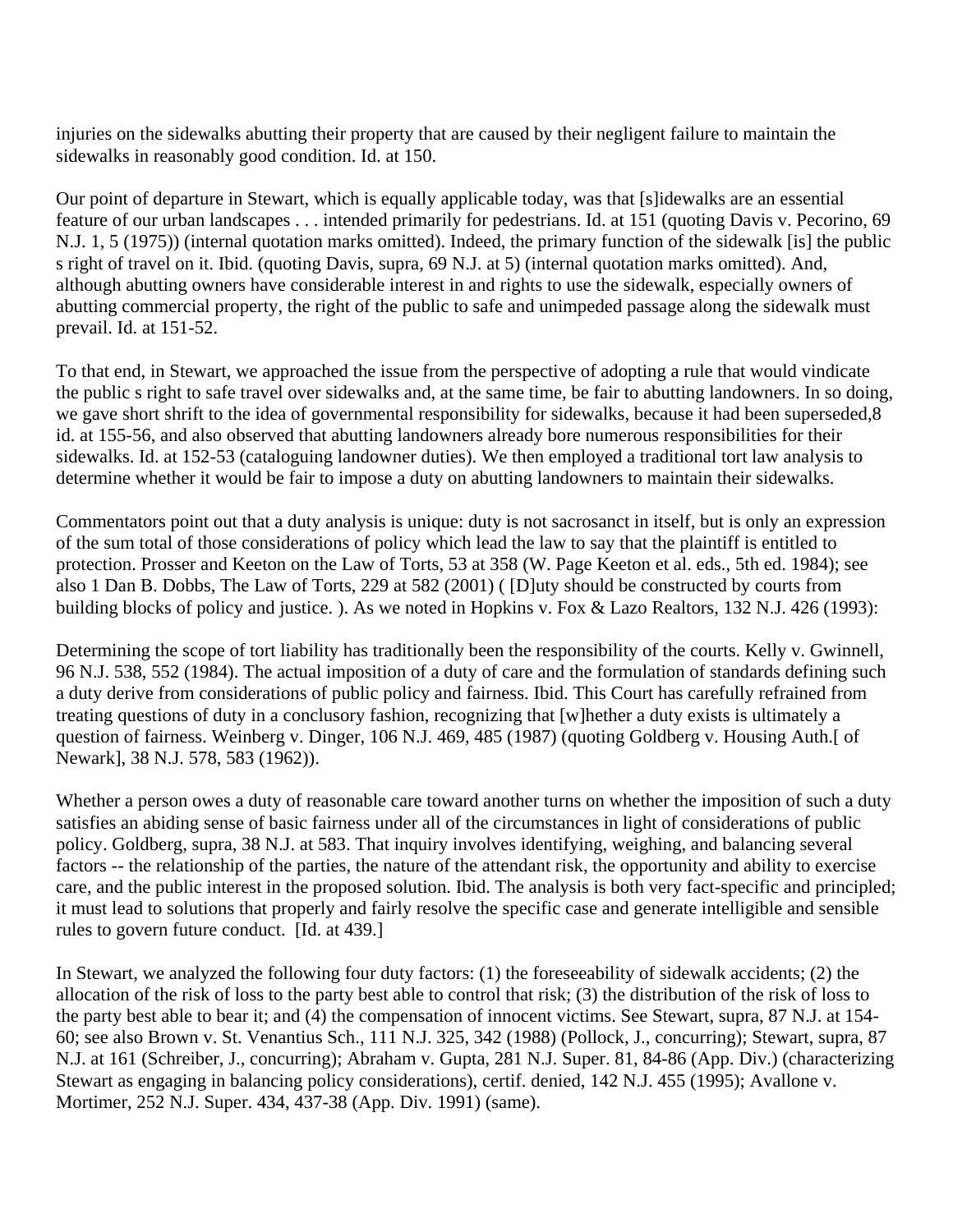First, in terms of the nature of the risk, we recognized the inherent foreseeability of sidewalk accidents when sidewalks are not properly maintained. See Stewart, supra, 87 N.J. at 154 (describing injuries from deteriorated sidewalks as all too foreseeable ) (quoting Murray v. Michalak, 58 N.J. 220, 223 (1971) (Proctor, J., dissenting)).

Second, we were unequivocal that: [l]ogic and common sense . . . support the imposition of this duty, inasmuch as owners of abutting property are in an ideal position to inspect sidewalks and to take prompt action to cure defects. Id. at 158; see also id. at 161 (Schreiber, J., concurring) ( The property owner is generally in the best position to become aware of disrepair, and then correct the condition. ). Further, we noted that a rule of nonliability would undermine the basic goals of tort law in two critical ways -- by leaving innocent victims without recourse and by providing a disincentive to the owner to repair deteriorated sidewalks and thereby prevent injuries. Id. at 155.

Third, we found that the imposition of sidewalk liability on commercial landowners was particularly compelling for two reasons: (1) the benefits that commercial landowners enjoy from safe sidewalks, such as the foot traffic of their patrons; and (2) the ability of commercial landowners to spread the costs of liability as one of the necessary costs of doing business. See id. at 159-60.

Finally, we observed that the duty we recognized in Stewart would provide a remedy to many innocent plaintiffs for injuries caused by improper maintenance of sidewalks. Id. at 157.

Although much of what we said in Stewart is equally applicable to all property owners, we specifically reserved on the question of extending liability to private residences because that was not the issue before us. Id. at 159 n.6. Rather, we declared that to determine which properties were covered under the new rule, commonly accepted definitions of commercial and residential should apply, but recognized that the issue was not inflexibly cut and dried and that there would be difficult cases in the future. Id. at 160. By way of example, we noted that despite their entirely residential use, apartment buildings would be commercial properties covered by the rule. Id. at 160 n.7.

Subsequent to Stewart, we addressed the issue of sidewalk liability several times. In Mirza v. Filmore Corp., 92 N.J. 390 (1983), we held that the Stewart rule carries with it a duty to remove snow and ice from the sidewalk if the failure to do so would be negligent under the circumstances. Id. at 395-96. In ruling in Mirza, we stated that:

No functional basis exists to differentiate an accumulation of snow or ice from other hazards. No persuasive reason has been advanced to apply a different standard of conduct when a dangerous situation arises because of impediments upon the sidewalk occasioned by natural events or the acts of man.

In many respects, the duty to remove snow and ice is more important and less onerous than the general duty of maintenance imposed in Stewart. Snow and ice pose a much more common hazard than dilapidated sidewalks. The many innocent plaintiffs that suffer injury because of unreasonable accumulations should not be left without recourse. Ordinary snow removal is less expensive and more easily accomplished than extensive sidewalk repair. Certainly commercial landowners should be encouraged to eliminate or reduce the dangers which may be so readily abated. Moreover, many municipalities have adopted ordinances that require snow removal. [Id. at 395 (citation omitted).]

We also echoed Stewart, concluding that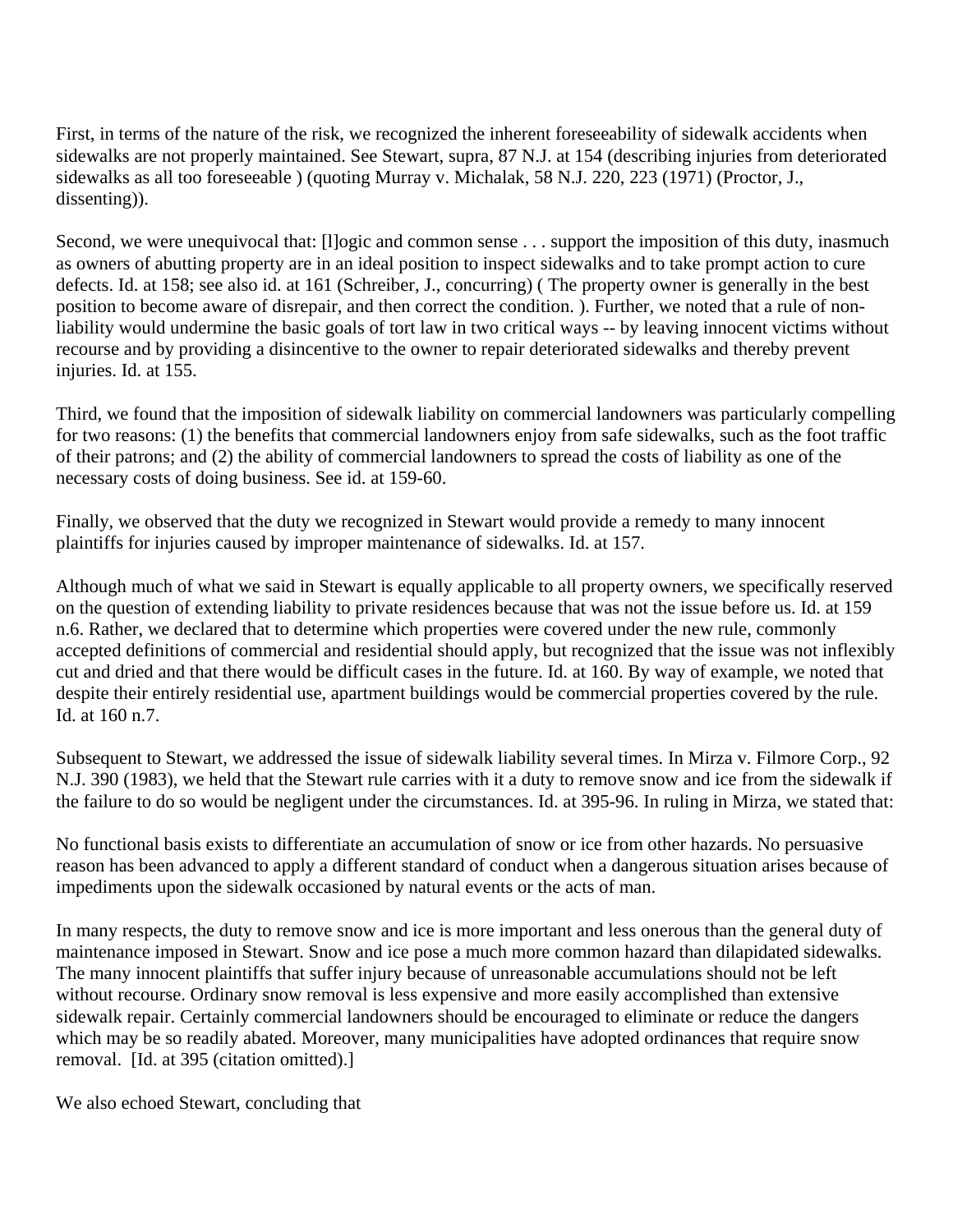the goal of spreading the risk of loss would probably be served either through the increase of future insurance policy premiums, or, if the commercial property owner has no insurance, through higher charges for the commercial enterprise s goods or services. [Id. at 397 (emphasis added).]

Next, in Brown, we faced the matter of a plaintiff who slipped on ice on the sidewalk abutting a private school operated by a non-profit religious organization. Brown, supra, 111 N.J. at 327. There we were called upon to apply the Stewart analysis to the school. Ibid. The school clearly was not a residential property because [n]o one reside[d] in the [s]chool. Id. at 332. Further, we viewed its non-profit status and its religious nature as essentially irrelevant to the liability issue. Id. at 333-334. We concluded, based on the Stewart duty factors, that it was fair to order the school to clear its sidewalks (as would be the case with a for-profit school) and that the risk of loss was more equitably placed on the school than on the injured pedestrian. Id. at 332-35.

In imposing liability in Brown, we concluded that, although the school was not technically commercial, it satisfied the dual considerations that warranted imposing liability on commercial landowners in Stewart. See id. at 334-35. First, like businesses that derive benefits from safe sidewalks, [s]afe and convenient access to the [s]chool is undeniably a necessary component of that defendant s daily activities. Ibid. Second, like businesses, the risk of loss was already spread by the school because [p]rivate schools obviously carry liability insurance, id. at 335, and charge[] tuition to [their] students, id. at 332. We therefore concluded that the school, which was neither a business nor a residence, was a commercial landowner within the meaning of Stewart and subject to sidewalk liability. Id. at 338.

Over a decade later, in Nash v. Lerner, 157 N.J. 535 (1999), we reversed a decision of the Appellate Division involving a plaintiff who tripped on a sidewalk in front of a private residence and sued the owner. Nash v. Lerner, 311 N.J. Super. 183, 185-86, 192-93 (App. Div. 1998). We agreed with the dissent that the property was, in fact, residential and that the defendant s act of driving over the abutting sidewalk to get to her driveway was not the kind of active misconduct that could render her liable to the plaintiff for the deteriorated condition of the sidewalk. Id. at 193-95 (Rodriguez, J., dissenting).

Most recently, we decided Dupree v. City of Clifton, 175 N.J. 449 (2003), which involved a plaintiff who tripped and injured herself on a sidewalk abutting a church. Dupree v. City of Clifton, 351 N.J. Super. 237, 239 (App. Div. 2002). The church used its property solely for religious and charitable purposes. Id. at 240. We affirmed the Appellate Division, which had declared, based on Brown, that, [i]f the organization s use of the property is partially or completely commercial, e.g., if the property is used as a parish and for commercial purposes or solely used for commercial purposes, liability attaches despite the nonprofit status of the owners. Id. at 245-46 (emphasis added). Because the property in Dupree, unlike the private school in Brown, had no commercial element, was used solely for religious purposes, and had no way to distribute the risk of loss, we affirmed the Appellate Division s conclusion that it was not commercial under Stewart. Id. at 246-47.

#### B.

The Appellate Division and trial courts have grappled with the commercial-residential distinction established in Stewart with varying results.9 However, the one thing that is constant throughout the decisions is the recognition that in Stewart we did not establish a bright-line rule; rather we engaged in a balancing of the relevant tort law considerations with an eye toward determining whether the imposition of a duty on landowners was rational and fair. See, e.g., Abraham, supra, 281 N.J. Super. at 84-86 (characterizing Stewart as engaging in balancing policy considerations); Avallone, supra, 252 N.J. Super. at 437-38 (same). That is the correct view.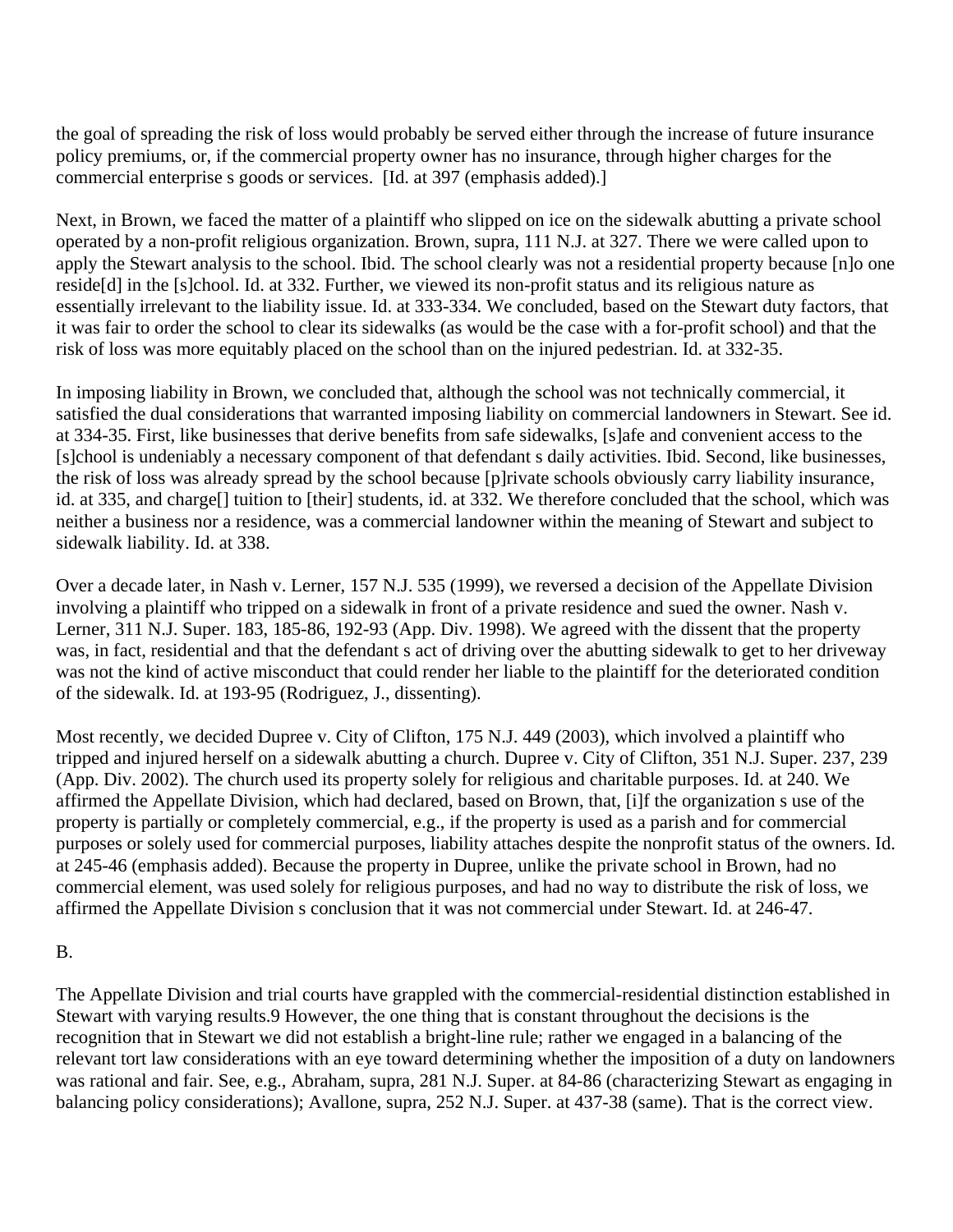Indeed, our break from universal non-liability in Stewart was not based upon superficial labeling, but on the equitable balancing that is inherent in any duty analysis under tort law. It is for that reason that some premises which serve only as residences have found their way into the so-called commercial category, see, e.g., Wilson v. Jacobs, 334 N.J. Super. 640, 642-43, 646-47 (App. Div. 2000); Hambright v. Yglesias, 200 N.J. Super. 392, 394-95 (App. Div. 1985), and some clearly non-residential premises have been spared from liability, see, e.g., Abraham, supra, 281 N.J. Super. at 85-86; Lombardi, supra, 200 N.J. Super. at 647-48. See Restivo, supra, 306 N.J. Super. at 468 ( There are non-residential uses that are not commercial in character as that term is commonly understood and commercial properties that are seen not to embody qualities generally associated with business holdings. (citations omitted)). In short, as our case law makes clear, the commercial-residential distinction is only a shorthand statement of the weighing and balancing duty analysis required by Stewart.

#### II.

With that history as prologue, I turn to the facts of this case. Skyline is a 104-unit, high-rise complex in the highly urbanized city of Hoboken, in which pedestrian traffic abounds.10 It is required by the Condominium Act, N.J.S.A. 46:8B-1 to -38, to have liability insurance to cover its common elements, N.J.S.A. 46:8B-14(e), which, according to the Master Deed, include all sidewalks, see N.J.S.A. 46:8B-3(d)(viii). Skyline is required by the Hoboken City Code to remove snow and ice from its abutting sidewalks, and it has hired a service to do so. The cost of both its insurance and its snow and ice removal service, like all of the building s operating expenses, is paid for collectively by the assessments levied by Skyline on the owners of the 104 condominium units. Luchejko, through no apparent fault of his own, fell on Skyline s icy sidewalk and broke his leg. Under these circumstances, the Stewart analysis indicates that it is fair to impose a duty on Skyline to make its sidewalks safe for pedestrians.

First, it is plainly foreseeable to Skyline that failing to maintain its sidewalk will result in an increase in injuries to pedestrians. See Stewart, supra, 87 N.J. at 154 (describing injuries from deteriorated sidewalks as all too foreseeable (quoting Murray, supra, 58 N.J. at 223 (Proctor, J., dissenting))). Sidewalks exist for the benefit of the public to serve the paramount need of unimpeded passage. Id. at 152. In densely-populated city areas, like Hoboken, sidewalk traffic is intense and when sidewalks are not cleared, pedestrians must proceed or risk stepping into moving traffic. Whether the sidewalk becomes a danger from disrepair or an accumulation of snow or ice, the potential that it will result in an injury is indisputably greater than a sidewalk kept in pristine condition. Further, in many ways injuries are more foreseeable on Skyline s sidewalks than on others -- instead of 104 different lots, all 104 landowners have concentrated their use of the sidewalk on one small area, with a concomitant increase in the foot traffic of individuals coming and going to visit and service the 104 owners.

Second, as between Skyline and Luchejko, Skyline is the party best able to control the risks created by its sidewalks. Skyline is most intimately familiar with its sidewalks, and it is Skyline, above all others, which has the ability to make them safe or warn of their condition. See id. at 158; see also id. at 161 (Schreiber, J., concurring) ( The property owner is generally in the best position to become aware of disrepair, and then correct the condition. ). It makes little sense to discourage action by the only party with the ability to act. See id. at 155; see also Murray, supra, 58 N.J. at 223 (Proctor, J., dissenting).

Third, as between Skyline and Luchejko, Skyline is the party best able to bear the risk of loss. Pursuant to its bylaws, Skyline maintain[s] public liability insurance insuring the Association and its members against any claims arising from injuries or damages occurring on the common elements. See Brown, supra, 111 N.J. at 335 (imposing liability because defendant landowner obviously carr[ies] liability insurance ). Not only does Skyline carry such insurance, it is required to carry it pursuant to the Condominium Act. N.J.S.A. 46:8B-14(e) (requiring condominium associations to maintain insurance covering injuries on common elements). According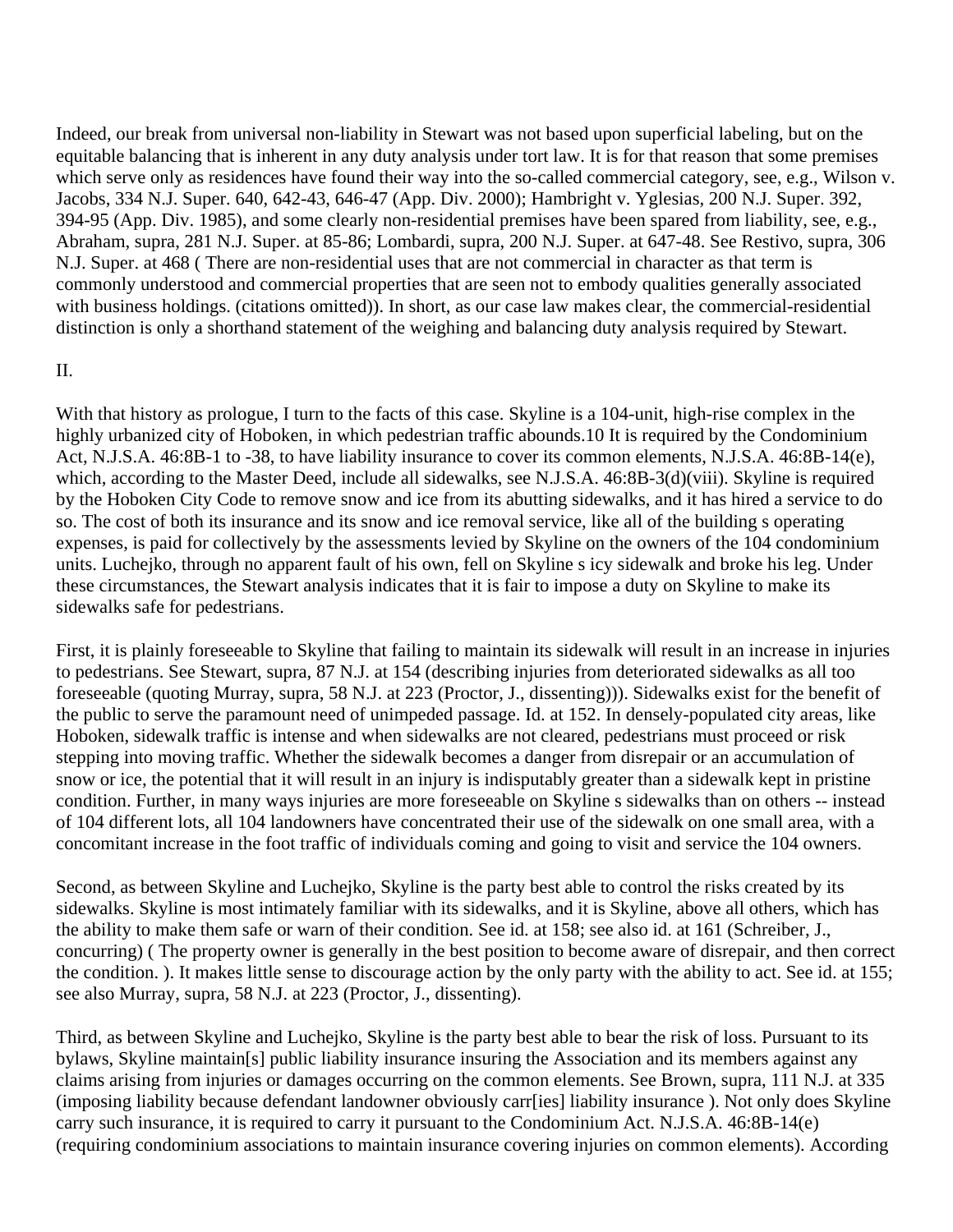to the Master Deed, Skyline s common elements include [a]ll curbs, sidewalks, stoops, hallways, stairwells, porches, and patios. 11 (Emphasis added). In short, Skyline is already required to carry insurance to cover injuries suffered on its sidewalks.12

Moreover, whether or not Skyline is legally obligated to insure its sidewalks, it nevertheless is in a position to spread the risk of loss to its 104 owners through regular assessments. That cost-spreading mechanism was critical in Stewart and Mirza and has been recognized by the Appellate Division as crucial in the sidewalk liability analysis. See, e.g., Abraham, supra, 281 N.J. Super. at 85.

The cost-spreading rationale has been broadly interpreted -- and, contrary to the majority s view, is not limited merely to businesses passing costs by charging higher prices; rather it is focused on the landowner s ability to bear the risk of loss better than the injured pedestrian. See, e.g., Restivo, supra, 306 N.J. Super. at 468-69 (imposing liability even though a close[] call because landowner could increase funding applications to cover additional maintenance costs and was obligated by contract to maintain liability insurance). Although Skyline has no customers, it does have a cost-spreading mechanism. The 104 condominium owners pay assessments to the association to cover common expenses, including insurance. Plainly, Skyline is in a better position than Luchejko to bear the risks posed by its sidewalk.

Fourth, a rule of non-liability in this case would leave Luchejko, an apparently innocent injured party, without recourse -- even though Hoboken requires Skyline to remove snow and ice and the 104 condominium owners pay for snow and ice removal and liability insurance for the property. See Stewart, supra, 87 N.J. at 155.

In sum, the majority s holding that this case should pivot off a bright-line application of the commercialresidential distinction misreads Stewart and its progeny and untethers the commercial-residential distinction from its logical moorings. Such a ruling would only mak[e] authority prevail unsupported by reason. Marcus Tullius Cicero, De Natura Deorum bk. I, V at 13 (T.E. Page ed., H. Rackham trans., Harvard Univ. Press 1961) (c. 45 B.C.E.). The labels commercial and residential are by-products of -- not substitutes for -- the analysis required by Stewart. Here, the Stewart analysis compels the conclusion that Skyline owes a duty to innocent pedestrians to keep its abutting sidewalks safe. To read Stewart otherwise is to ignore its analysis in favor of the labels it applied to the result it achieved.13

JUSTICE ALBIN joins in this opinion.

### SUPREME COURT OF NEW JERSEY NO. A- 38 SEPTEMBER TERM 2010 ON CERTIFICATION TO Appellate Division, Superior Court

## RICHARD LUCHEJKO,

Plaintiff-Appellant,

v.

### THE CITY OF HOBOKEN, CM3 MANAGEMENT COMPANY and SKYLINE CONDOMINIUM ASSOCIATION,

Defendants-Respondents, and D&D SNOW PLOWING COMPANY, Defendant.

DECIDED July 27, 2011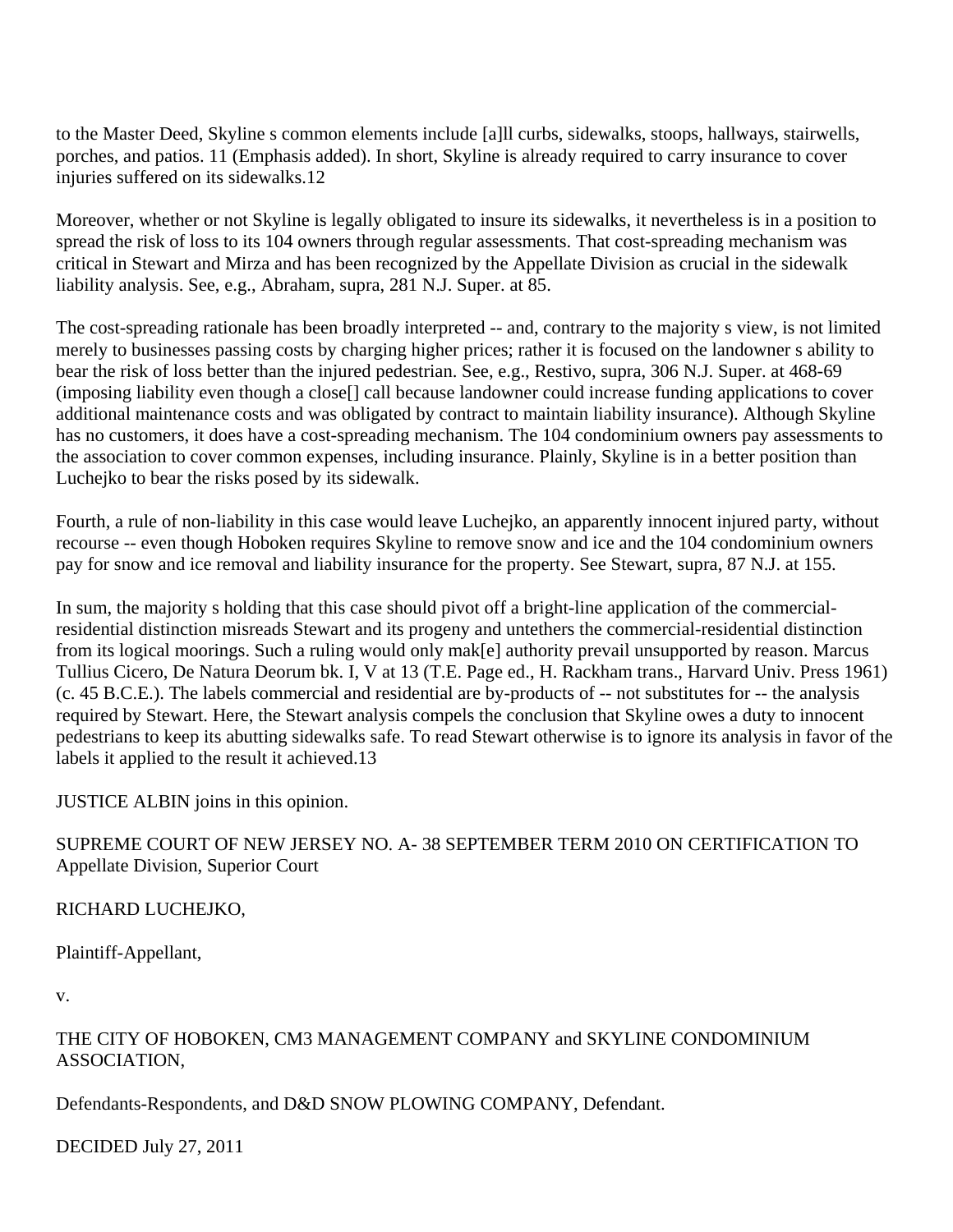#### Chief Justice Rabner PRESIDING

#### OPINION BY Justice LaVecchia

#### CONCURRING/DISSENTING OPINIONS BY

#### DISSENTING OPINION BY Justice Long

- 1 Although Skyline does not own the common elements of the Building, it is the proper party to defend this action because (1) the unit owners have no individual liability for injuries that occur on the common elements, N.J.S.A. 46:8B-16(c); (2) Skyline is responsible for the common elements, N.J.S.A. 46:8B-14(a); and (3) Skyline has exclusive standing to maintain actions to protect the rights and interests of the unit owners in the common elements. See Siller v. Hartz Mountain Assocs., 93 N.J. 370, 380-81, cert. denied, 464 U.S. 961, 104 S. Ct. 395, 78 L. Ed.2d 337 (1983). See generally Jennings v. Borough of Highlands, 418 N.J. Super. 405, 421-22 (App. Div. 2011) (noting that a condominium association does not, generally, own legal title to the common elements ).
- 2 The Condominium Act requires Skyline to maintain insurance against liability for personal injury and death for accidents occurring within the common elements whether limited or general and the defense of any actions brought by reason of injury or death to person, or damage to property occurring within such common elements and not arising by reason of any act or negligence of any individual unit owner. [N.J.S.A. 46:8B-14(e).]

The Condominium Act defines [c]ommon elements to include, among other things, the land described in the master deed; yards, gardens, walkways, parking areas and driveways, excluding any specifically reserved or limited to a particular unit or group of units; and such other elements and facilities as are designated in the master deed as common elements. N.J.S.A. 46:8B-3(d)(i), (iii), (viii).

- 3 Separate arguments were not advanced by Skyline and CM3, who were represented by the same lawyer.
- 4 Luchejko did not file a petition in connection with the Appellate Division s affirmance of the grant of summary judgment to Hoboken.
- 5 See, e.g., Wilson v. Jacobs, 334 N.J. Super. 640, 642-43, 646-47 (App. Div. 2000) (holding that nonowner-occupied house entirely rented to tenant was commercial notwithstanding that tenant was family member whose rent consisted of cost of mortgage, taxes, and performing small repairs); Briglia v. Mondrian Mortg. Corp., 304 N.J. Super. 77, 79 (App. Div.) (holding that residential home was not commercial merely because mortgagee had foreclosed and held it at time of accident), certif. denied, 152 N.J. 13 (1997); Wasserman v. W.R. Grace & Co., 281 N.J. Super. 34, 37, 39 (App. Div. 1995) (determining that residential owner who used one room as telecommuting office was not commercial owner); Avallone v. Mortimer, 252 N.J. Super. 434, 438 (App. Div. 1991) (stating that where residential property is partially owner-occupied and partially rented, the applicable considerations of balance and ability to pass along cost require that the residential sidewalk exception be continued for owner-occupants whose residency is established to be the predominant use ); Borges v. Hamed, 247 N.J. Super. 295, 296 (App. Div. 1991) (holding that multi-family home partially occupied by owner and partially rented to relatives was not commercial ); Hambright v. Yglesias, 200 N.J. Super. 392, 394-95 (App. Div. 1985) (holding that two-family house entirely rented out by owner for profit was commercial ); cf. Abraham v. Gupta, 281 N.J. Super. 81, 85 (App. Div.) (determining that vacant lot unrelated to business enterprise was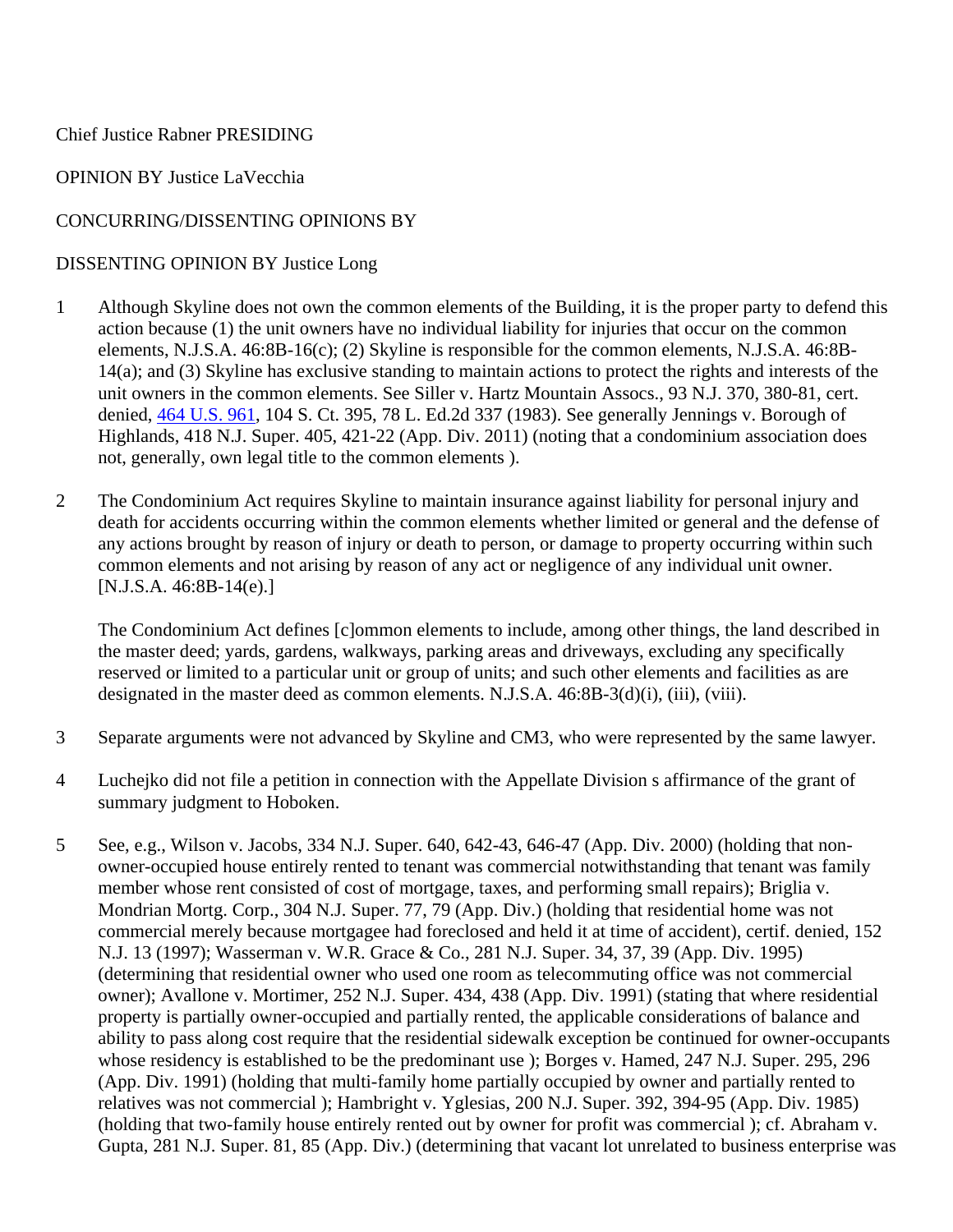not commercial, explaining that [i]t is the capacity to generate income which is the key ), certif. denied, 142 N.J. 455 (1995).

- 6 See, e.g., Restivo v. Church of Saint Joseph of the Palisades, 306 N.J. Super. 456, 458-59, 469 (App. Div. 1997) (holding that church-landlord that leased to nonprofit and poor residents could be liable because sole use of property was commercial, despite low rents charged), certif. denied, 153 N.J. 403 (1998); Avallone, supra, 252 N.J. Super. at 438 (stating that where residential property is partially owner-occupied and partially rented: [the] applicable considerations of balance and ability to pass along cost require that the residential sidewalk exception be continued for owner-occupants whose residency is established to be the predominant use. ).
- 7 The petition for certification asks this Court to abandon the antiquated, restrictive and often misleading use of the terms commercial versus residential in favor of a balancing of the equities analysis. Alternatively, the petition suggests that all landowners should have a duty to maintain the sidewalks abutting their property.
- 8 N.J.S.A. 40:65-14, effective December 14, 1970, expressly authorizes a municipality to impose the duty on any owner of abutting lands . . . to construct, repair, alter or relay any curb or sidewalk, or section thereof.
- 9 See ante \_\_ n.5 (slip op. at 18); see also Restivo, supra, 306 N.J. Super. at 467-69 (holding use of church property for below market rental units and pre-school commercial ); Smith v. Young, 300 N.J. Super. 82, 97-98 (App. Div. 1997) (declaring house owned by two different parties, one side owner-occupied and the other rented, distinctly residential ); Abraham, supra, 281 N.J. Super. at 85-86 (holding lot zoned for commercial use but not generating income or engaged in business requiring safe access not commercial ); Christmas v. City of Newark, 216 N.J. Super. 393, 402 (App. Div.) (extending liability to church property leased to doughnut shop), certif. denied, 108 N.J. 193 (1987); Lombardi v. First United Methodist Church, 200 N.J. Super. 646, 647-48 (App. Div.) (holding property exclusively used for church purposes not commercial ), certif. denied, 101 N.J. 315 (1985); Gilhooly v. Zeta Psi Fraternity, 243 N.J. Super. 201, 206-08 (Law Div. 1990) (holding fraternity house which served as residence and social club commercial ).
- 10 According to the 2006 census estimate, Hoboken contains 39,853 people, residing in one square mile. See U.S. Census Bureau, State & County QuickFacts-New Jersey, http://quickfacts.census.gov/qfd/states/34/3432250.html (last visited May 23, 2011).
- 11 Arguably, had Skyline not defined the sidewalk as a common element in its Master Deed, it would still be a common element under the Condominium Act. See N.J.S.A. 46:8B-3(d)(ii), (iii), (viii) (defining [c]ommon elements to include, among other things, entrances, exits and other means of access, walkways, and such other elements and facilities as are designated in the master deed as common elements ).
- 12 Although the majority suggests that the sidewalks referred to as common elements in the Master Deed are not the subject of the liability insurance, see ante (slip op. at 20), that argument only suggests an ambiguity that would necessarily be resolved in favor of coverage. See Sparks v. St. Paul Ins. Co., 100 N.J. 325, 336 (1985).
- 13 It goes without saying that stare decisis is not at issue here. Stewart applied our traditional duty analysis to reach its conclusions. That has been fully understood by our courts since Stewart up until today. See